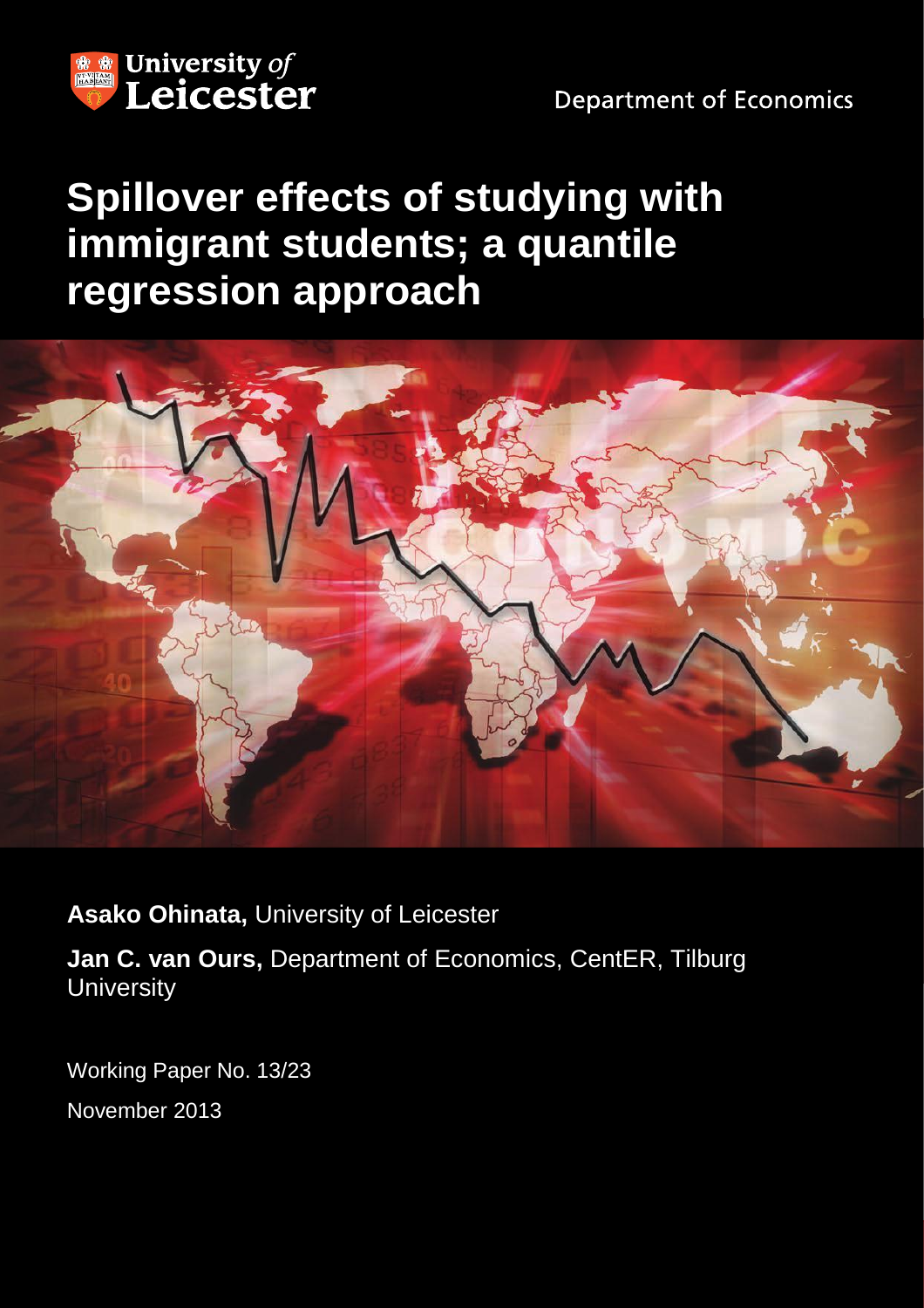# Spillover effects of studying with immigrant students; a quantile regression approach

Asako Ohinata<sup>∗</sup> and Jan C. van Ours†

Version November 5, 2013

#### Abstract

We analyze how the share of immigrant children in the classroom affects the educational attainment of native Dutch children in terms of their language and math performance at the end of primary school. Our paper studies the spill-over effects at different parts of the test score distribution of native Dutch students using a quantile regression approach. We find no evidence of negative spillover effects of the classroom presence of immigrant children at the median of the test score distribution. In addition, there is no indication that these spill-over effects are present at other parts of the distribution.

JEL classification: I21, J15

Keywords: Immigrant children; Peer effects; Educational attainment

<sup>∗</sup>Department of Economics, University of Leicester, UK; ao160@le.ac.uk

<sup>†</sup>Department of Economics, CentER, Tilburg University, The Netherlands; Department of Economics, University of Melbourne, Parkville, Australia; CESifo, CEPR and IZA; vanours@uvt.nl

The authors would like to thank the seminar and conference participants in European Association of Labour Economics in Turin, Tilburg University, 3rd TEMPO conference in Nuremberg, Royal Economic Society conference in London. The authors gratefully acknowledge financial support from the NORFACE research program on Migration in Europe-Social, Economic, Cultural and Policy Dynamics.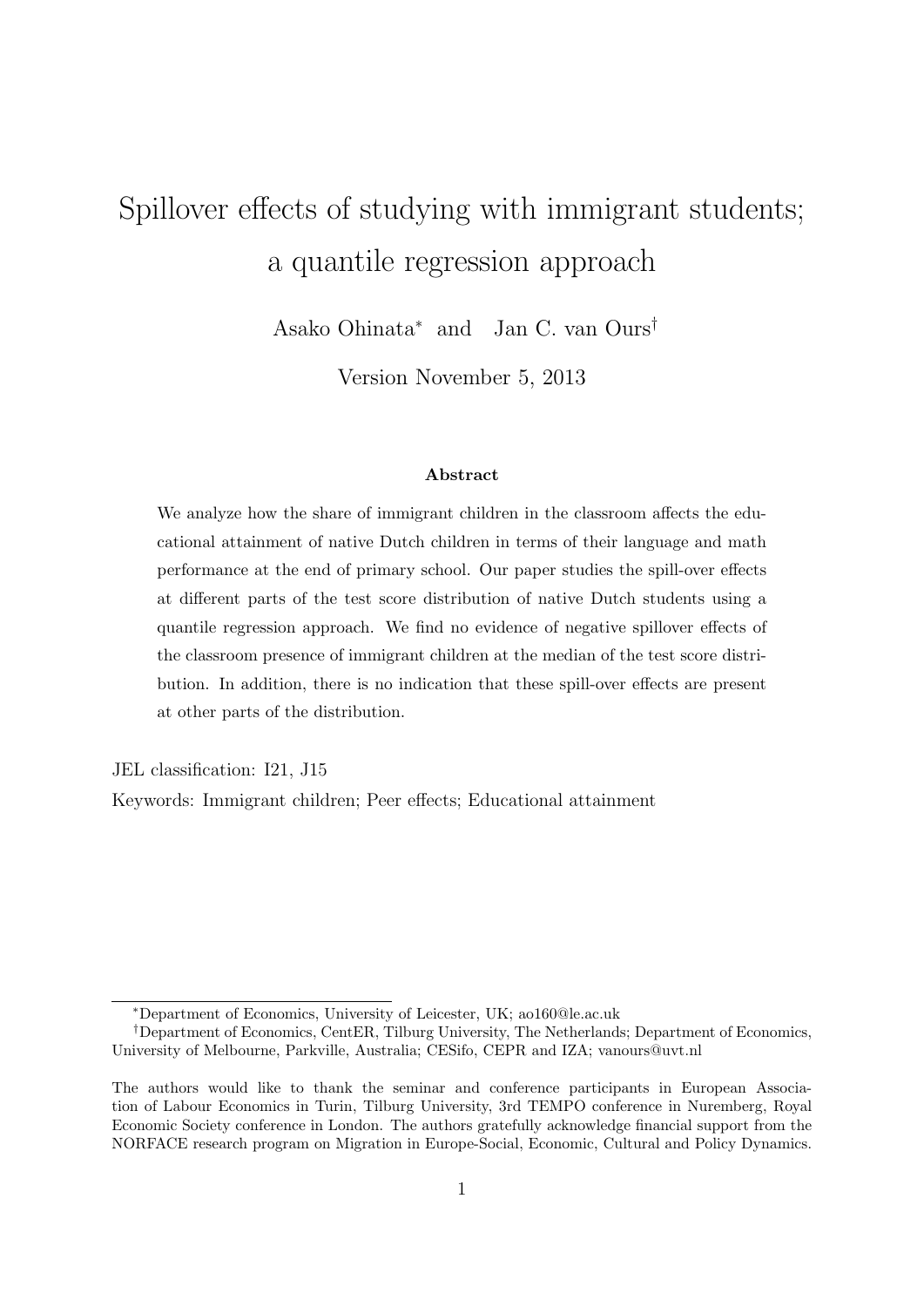## 1 Introduction

The increasing presence of immigrant students in European schools has raised concerns among policy makers and public about its potential effects on native students' educational attainment. Immigrant students in Europe often come from lower socioeconomic background and have to adapt to the native language. As a result, they are more likely to require additional teaching resources, leaving fewer resources for the native children. If this is the case, a higher share of immigrant students in the classroom may have a negative effect on the educational attainment of native children. The present paper investigates these spillover effects from immigrant students to native Dutch students in the 8th grade of primary schools.

Evidence from the Netherlands presents an interesting case study for the rest of Europe. As we will discuss in more detail later on, immigrant students in the Netherlands generally come from families with lower education and they often lag behind their native peers. This phenomenon is commonly observed in most European countries and as a result, this paper presents relevant findings to a wider European audience.

Educational spill-over effects from immigrant children to native children have been studied in the United States by Hoxby (1998) and Borjas (2004), who present evidence of immigrant crowding out effects for native students in graduate and postgraduate schools. Other US studies focus on peer effects caused by interactions with immigrant students in the neighborhood and their impact on academic performance of native students (Betts (1998); Betts and Lofstrom (2000); Hunt (2012)).

Evidence from outside the US include Gould et al. (2009), who use the large influx of Jewish immigrants from the former Soviet Union to investigate peer effects on the native Israeli students. Brunello and Rocco (2011) present cross country evidence from 27 European and Anglo-Saxon countries using the 2000, 2003, 2006 and 2009 Program for International Student Assessment (PISA). PISA assesses the cognitive abilities (reading, mathematics, and science) of the 15 year old students in OECD member countries. Jensen and Rasmussen (2011) study immigrant peer effects in Denmark using the 2000 and 2005 PISA and Danish administrative register data. Geay et al. (2013) use data from the British National Pupil Database between 2003 and 2009 to relate the percentage of non-English speaking children aged 12 in England to the educational performance of native children on reading, writing, math within the same school.

Educational spillover effects of immigrant children have also been investigated in the Netherlands. Van der Silk et al. (2006) study the effect of ethnic composition on language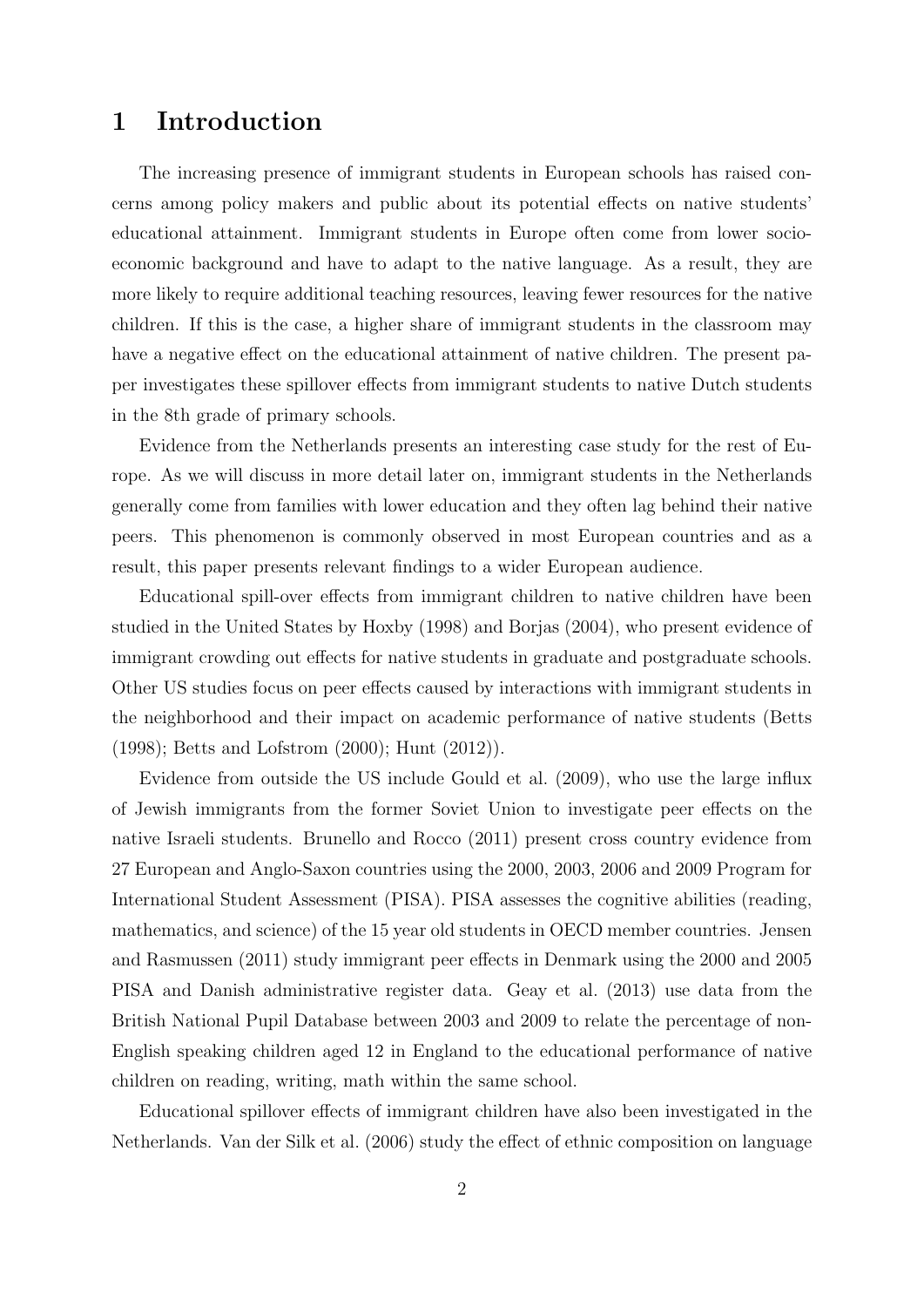proficiency of children in grade 4 to 6. They find that pupils in school classes with a high share of ethnic minorities perform worse but this effect disappears once parental characteristics are taken into account. Maestri (2011) studies the effect of ethnic diversity in a class room finding that this has a positive effect on test scores of minority students. Both of these papers use the same data as we do in the current paper.

In a previous paper, we analyze how the share of immigrant children in the classroom affects the educational attainment of native Dutch children (Ohinata and van Ours (2013)). In this previous study, we use repeated cross sectional data from PIRLS (Progress in International Reading Literacy Study) and TIMSS (Trends in International Mathematics and Science Study) and exploit variation in the share of immigrant students across 4th grade classes within the same school. We conclude that at the conditional mean, there is no strong evidence of negative spillover effects from immigrant children to native Dutch children on reading, maths and science skills.

All of these previous studies including ours examine spill-over effects of immigrant students at the conditional mean of the native students' test score distribution. However, the spill-over effects of immigrant students may be heterogeneous along the test score distribution. For example, a larger share of immigrant students in the classroom may induce teachers to focus more on weaker students if the immigrant students are also performing poorly. This would result in shifting of teaching resources from better students to struggling students. We would then observe an improvement in academic performance among students who previously faced difficulties. The flip-side of this is that academically advantaged native students may struggle more. Providing an answer to such a question requires spill-over effects to be evaluated at different parts of the test score distribution. This is what we aim to do. We extend the existing analysis by employing a Quantile regression approach studying differential spill-over effects of immigrant students on different parts of the test score distribution of native Dutch students.

One major obstacle researchers face when studying the present topic is that immigrant students are not randomly allocated to schools. In fact, immigrant students may enroll in schools with more academically disadvantaged native students. If such non-random allocations are not accounted for, estimated spillover effects are biased. We control for this non-random allocation by exploiting the variation in the number of immigrant students across several 8th grade cohorts from the same school over the years. The identification assumption, therefore, requires that once year and school fixed characteristics are controlled for, students are randomly allocated to the 8th grade across cohorts within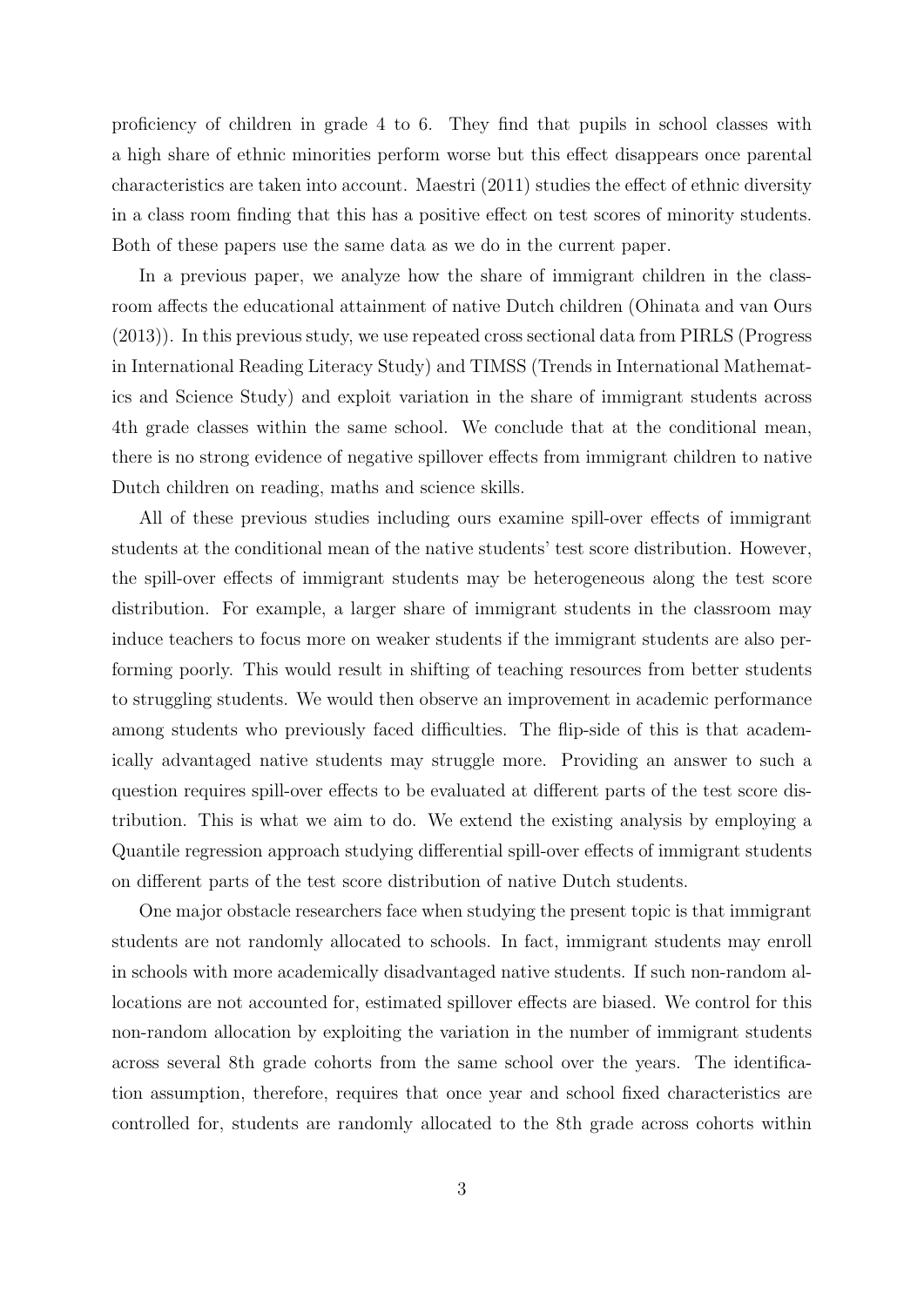the same school. This assumption may not hold in reality if, for example, parents avoid schools that enrolled many immigrant students in the previous cohorts. However, in such a case, our estimates would be negatively biased and as a result, our estimates present a lower bound of the potential spillover effects.

Quantiles are not linear operators. This implies that a simple de-meaning approach to take account of unobserved school fixed effects which is often employed in a linear setting cannot be applied. Instead, we employ an estimator proposed by Canay (2011). Canay (2011)'s approach treats the unobserved school characteristics as a simple location shift that does not depend on each quantile. This in turn, implies that the school fixed effects can first be estimated at the conditional mean and the predicted fixed effect values can then be deducted from the dependent variable before estimating the spill-over effects.

In our analysis, we use the rich Dutch longitudinal PRIMA data in which information from students at primary schools in the Netherlands was collected in the period 1996 to 2005. The PRIMA data have several nice features. The data include the Dutch national CITO test scores which provide an overall assessment of educational performance at the end of primary school i.e. for 11-12 year old students in the 8th grade students. In the Netherlands, the outcome of the CITO test is the main determinant for the allocation of students who finished primary school to one of the secondary educational tracks, i.e. preparatory intermediate vocational education, senior general secondary education or pre-university education. It is, therefore, an important educational outcome to study. Moreover, since the CITO test is a national test, the educational achievement of students across schools can be compared. We focus on language and math test scores separately. Furthermore, the same set of schools is observed across cohorts. This allows us to control for unobserved school fixed effects and to identify the peer effects of immigrant students. Finally, the data provide rich information on students, teachers as well as schools.

Our contribution to the literature on spillover effects from immigrant students to the educational performance of native students is threefold. First, we present an analysis in which the focus is on spillover effects across the test score distribution. It is possible that there are no spillover effects for the median students while students at the low end (or the top end) of the skill distribution experience negative/positive effects. Second, as a sensitivity analysis, we are able to investigate spillover effects observed in different grades and not just in 8th grade. This may be important as potential spillover effects may be different across grades. One possible reason why this may be the case is that academically disadvantaged students are more likely to repeat the same grade twice. If this is the case,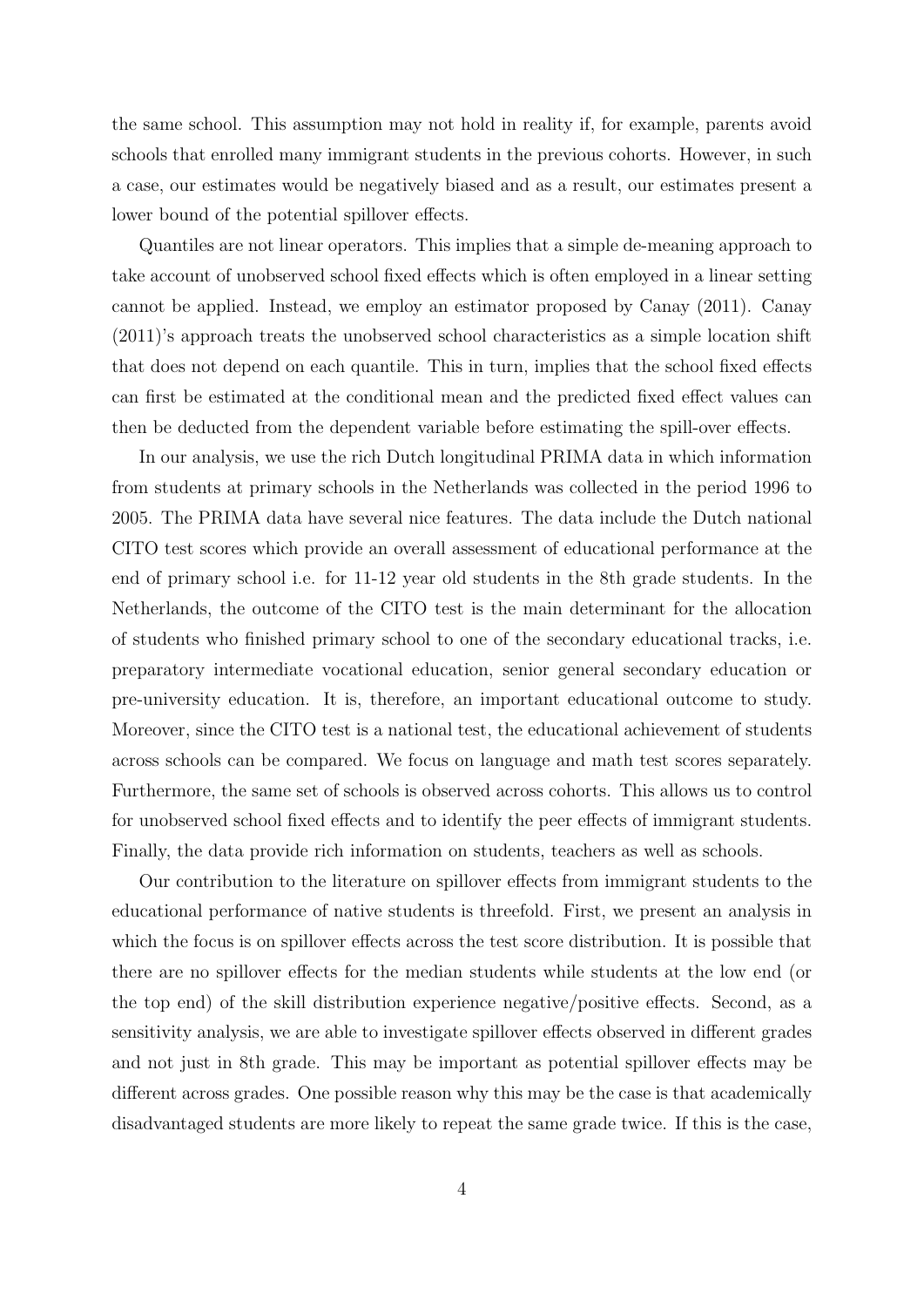the 8th grade students that we observe in our data may be self-selected students who had little difficulties with their studies. We, therefore, also study the spillover effects among the 4th and 6th grade students. Third, the use of panel data at the level of schools allows us to take into account the potential selectivity arising from parents choosing particular primary schools for their children. We do not have to rely on within-school variation of the share of immigrants in classrooms.

Our current paper is set-up as follows. Section 2 provides information about immigrants in the Netherlands and Dutch primary schools. Section 3 presents the set-up of our analysis. Section 4 describes our data and presents a descriptive analysis. Section 5 discusses preliminary parameter estimates. Section 6 concludes.

## 2 Immigrants and Dutch primary schools

#### 2.1 Immigrants

For the purpose of our analysis, we define an immigrant child as a child whose at least one parent was born outside of the Netherlands. Over our sample period of 1996-2005, the overall immigrant population in the Netherlands increased from 2.5 to 3.1 million while the share of immigrants in the Dutch population of about 16 million increased from 16 to 19 percent.

The immigrant population is heterogeneous. First, there is heterogeneity in terms of whether or not children were born in the Netherlands. First-generation immigrants are born outside the Netherlands whilst the second-generation immigrants were born in the Netherlands.

Second, there is a distinction in terms of country of origin. A frequently made distinction is between Western and non-Western immigrants. Western immigrants come from countries in Europe (excluding Turkey), North-America, Oceania, Indonesia or Japan. Non-Western immigrants come from countries in Africa, Latin-America and Asia (excluding Indonesia and Japan) or Turkey.

Many of the characteristics of the Western immigrants are similar to the characteristics of the native Dutch population. However, non-Western immigrants often have a lower educational attainment and a weaker labor market position (see for example Cerveny and van Ours (2013)). The country of origin of non-Western immigrants is related to two events in recent Dutch immigration history. First, there was a flow of immigrants from former Dutch colonies, i.e. from Indonesia after it became independent shortly after the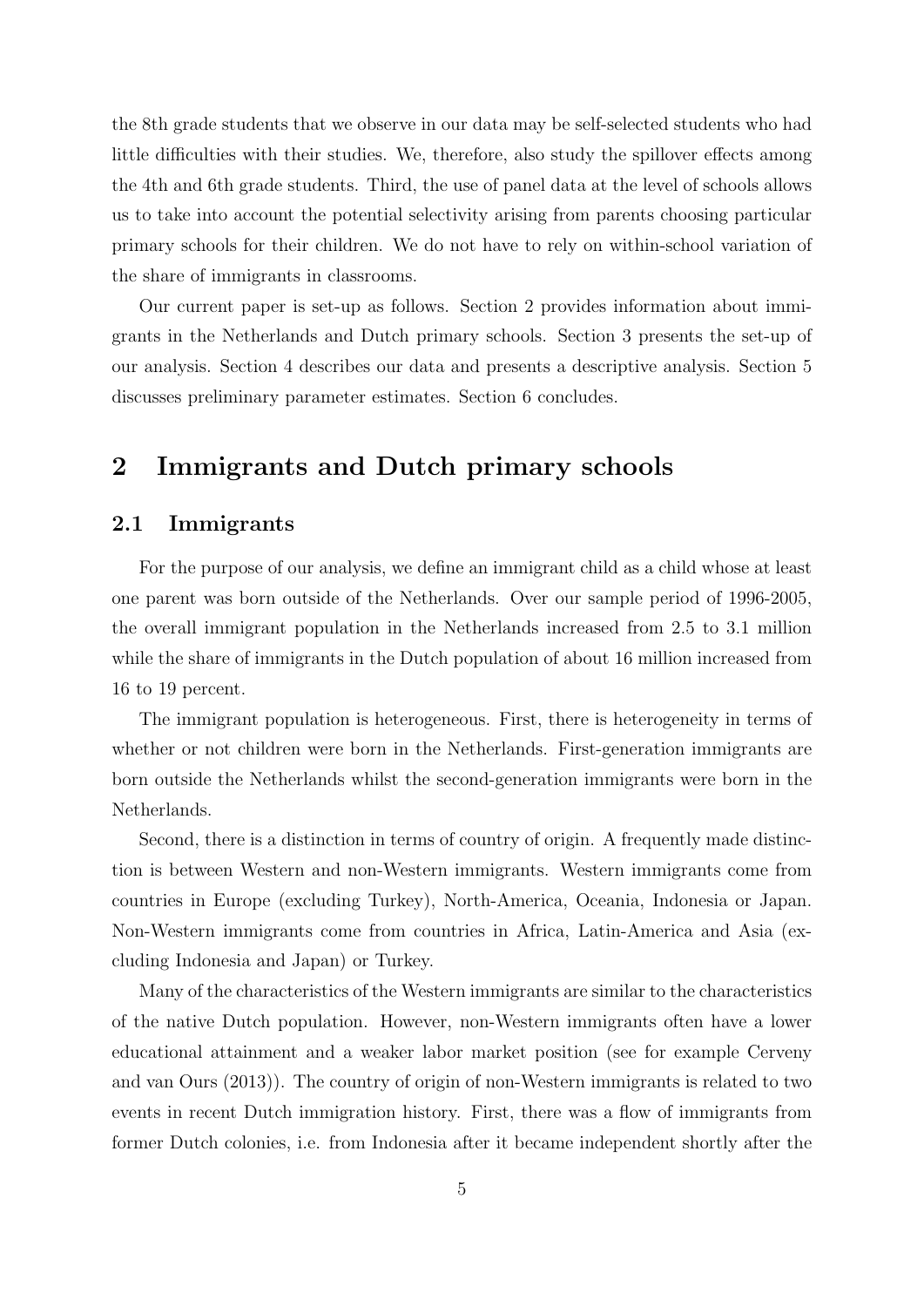second World War and from Surinam in the aftermath of its independence in 1975 and more recently from the Antilles (Ersanilli (2007); Lucassen and Penninx (1997)). The second group of immigrants consist of foreign workers who were recruited in the 1960s and 1970s as guest workers as a response to shortages of labor in the Netherlands. Though hired as temporary workers, many immigrant workers decided to stay in the Netherlands. After recruitment stopped in the early 1970s, immigration in particular from Morocco and Turkey continued because of family formation and unification (Van Ours and Veenman (2005), Ersanilli (2007)). Related to this recent history, in 2005 the four main non-Western immigrants groups were Turkish, Surinamese, Moroccans and Antilleans.<sup>1</sup>

The immigrant population is not evenly distributed across the Netherlands. Many immigrants live in the four largest cities, i.e. Amsterdam, the Hague, Rotterdam, and Utrecht whereas few immigrants live in rural areas. For example, in 2005 whereas the nationwide share of immigrants was 19 percent, it was 42 percent in Amsterdam, 36 percent in Rotterdam, 40 percent in The Hague and 27 percent in Utrecht. The nationwide share of non-Western immigrants was 10 percent, but it was 28 percent in Amsterdam , 27 percent in Rotterdam and 17 percent in The Hague and Utrecht.

### 2.2 Primary schools in the Netherlands

In the Netherlands, parents have the freedom to choose a school they want their child to attend. Primary schools are funded by the government and in our period of analysis, the size of this funding was dependent on the characteristics of the children. Between 1985 and 2006, the Weighted Student Funding (WSF) was in operation to promote equal educational quality among schools and also to assist schools with a larger number of disadvantaged students (Ladd and Fiske (2009)). The WSF scheme calculated a weighting index for each school by taking into account the immigrant status and the parental education of the parents of the children.

The system is made slightly more complex by the fact that money was not directly paid to each school but rather was given to school boards that had the control over the distribution of the allocated funding across the schools. Nonetheless, Ladd and Fiske (2009) provide evidence that extra funding was allocated mainly to schools in the four largest cities, who as indicated before, have the highest shares of immigrants. The implication of

<sup>&</sup>lt;sup>1</sup>In recent years, economic and political crisis have increased immigrant flows from diverse backgrounds such as Iraq, Iran, Afghanistan, and Somalia. However, the numbers of immigrants from these countries are relatively small compared to the main immigrant groups.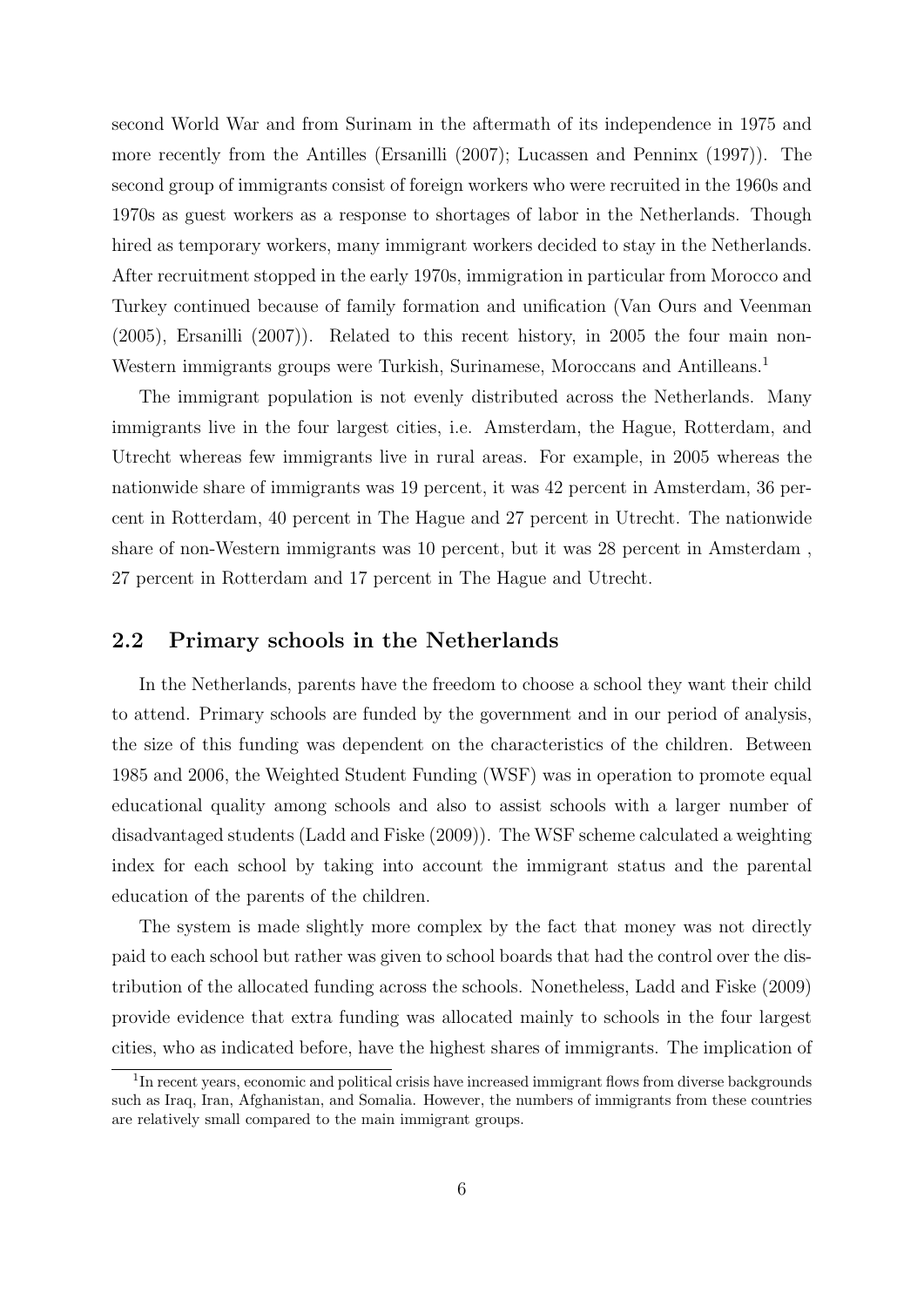such a treatment is that school principals may have allocated additional resources towards classes with larger numbers of immigrant students. If this is the case, and classes with a high share of immigrant children were being taught by more able teachers or if these classes had better teaching resources, the size of the potentially negative peer effects of immigrant students may have been reduced.

## 3 Set-up of the analysis

If students were randomly allocated to schools, then following Buchinsky (1998), Equation 1 below specifies the  $\theta$ th conditional quantile of the test score distribution for the ith individual in 8th grade, the cohort and  $sth$  school.<sup>2</sup>

$$
Quant_{\theta}(y_{its}|X_{its}) = X_{its}'\beta_{\theta}
$$
\n<sup>(1)</sup>

where  $Quant_{\theta}(\epsilon_{\theta its}|X_{its}) = 0$  and  $\beta_{\theta}$  shows a vector of parameters at  $\theta$ th quantile. Furthermore,  $y_{its}$  is the natural logarithm of the national CITO test scores of Dutch students for language and math.  $X_{its}$  captures the student, classroom, teacher and parent level characteristics. The key variable is the share of immigrant students in a classroom. The coefficient of this variable reveals the existence of and the direction of the spillover effects.  $X_{its}$  also includes various information on the gender of the student, parental education, cohort specific fixed effects. Furthermore, teacher's teaching experience and gender are included. In order to capture the level of school resources in each cohort, a variable is included which measures the hours of remedial teaching. As the discussion in Section 2.2 highlights, school funding is allocated depending on the share of immigrants and disadvantaged native students in schools. As a result, controlling for the time variant school resources is essential. Information on remedial teaching was provided by school directors and thus applies to the entire school and not to specific grades. This ensures that the remedial teaching variable measures each school's teaching resources but is not directly correlated with the share of immigrant students in 8th grade.

Evidence from Ladd and Fiske (2009) and Ladd et al. (2010) suggests that students are selectively allocated to schools. In order to account for this selection, we introduce school fixed effects  $\alpha_s$ :

$$
Quant_{\theta}(y_{its}|X_{its}) = X_{its}'\beta_{\theta} + \alpha_{s}
$$
\n(2)

<sup>&</sup>lt;sup>2</sup>Note that each individual is observed only once in our dataset. It is the set of schools that are observed repeatedly across cohorts.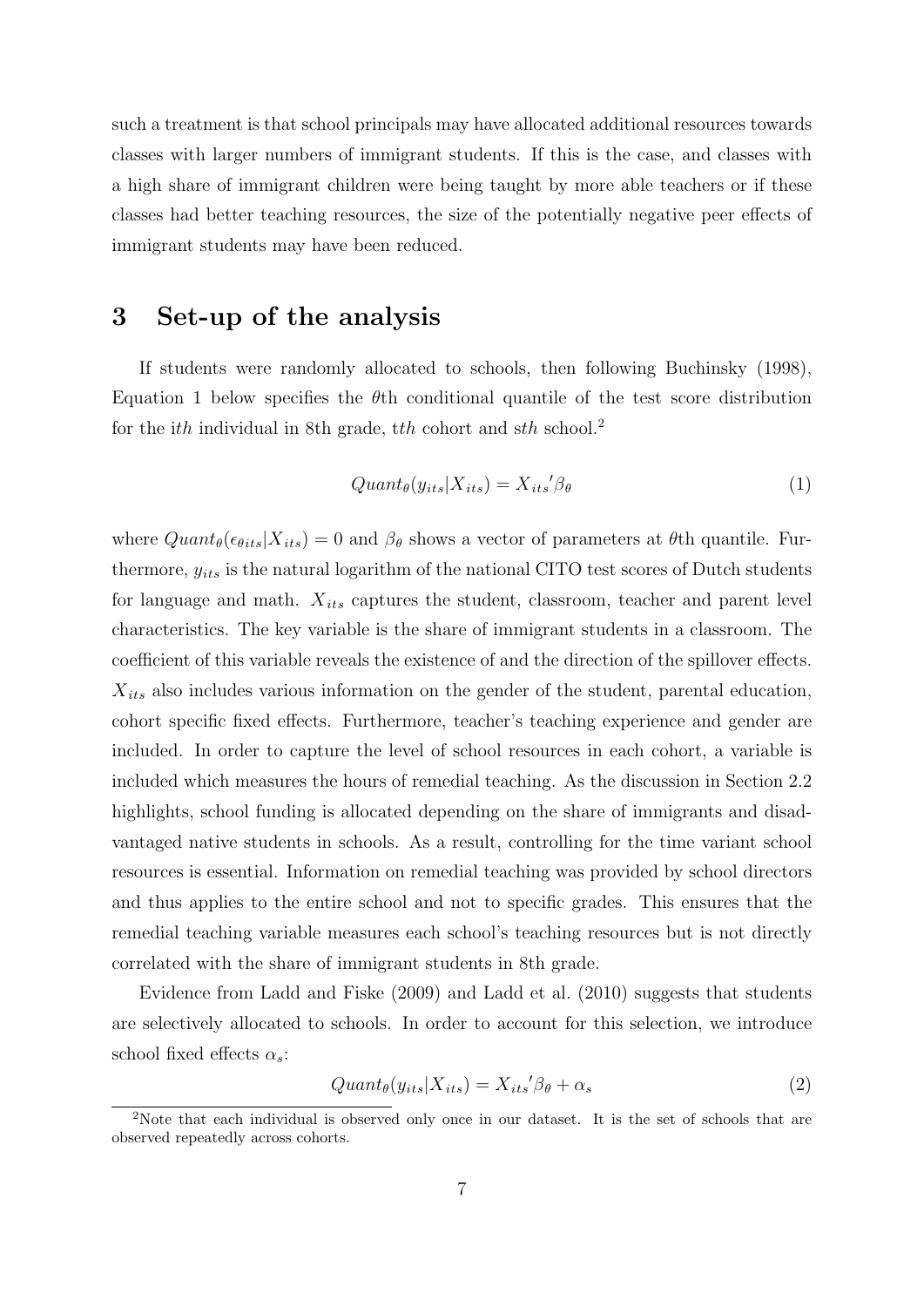This specification exploits the variation in the number of immigrant students in the 8th grade over the years. The identification assumption requires that once cohort and school fixed characteristics are controlled for, the 8th grade students in a particular year is comparable to those from another year.<sup>3</sup> Moreover, the number of immigrant students found in a grade in a particular year is random.

However,  $\alpha_s$  is unobserved and is likely to be correlated with other covariates. When estimating a quantile model, we cannot apply the standard de-meaning approach, which is frequently employed in the linear setting. This is because quantiles are not linear operators. We, therefore, employ the two-step estimator proposed by Canay (2011). This approach treats  $\alpha_s$  as a simple location shift and, therefore, does not depend on the quantiles. This implies that the school fixed effects affect the test scores of all students within the same school in the same way regardless of where the students are located in the test score distribution.

The estimator proposed by Canay (2011) involves two steps. First, school fixed effects are estimated at the conditional mean. Second, the estimated fixed effects are deducted from the observed test scores and a quantile regression is performed using the demeaned test scores.

More specifically, the Canay (2011) estimator involves the following steps.

• Step 1: Let  $\hat{\beta}_{\bar{\theta}}$  be a  $\sqrt{n}$  consistent estimator of  $\beta_{\bar{\theta}}$  where  $\beta_{\bar{\theta}}$  is a vector of parameters at the conditional mean and  $n = \sum_{n=1}^{S}$  $s=1$  $\sum_{i=1}^{T_s}$  $t=1$  $n_{st}$ . We can estimate  $\hat{\beta}_{\bar{\theta}}$  using the standard within estimator. Then, obtain  $\sqrt{n_s}$  consistent estimator of  $\alpha_s$  where  $n_s = \sum^{T_s}$  $t=1$  $n_{st}$ .

$$
\hat{\alpha}_s \equiv \frac{1}{n_s} \sum_{t=1}^{T_s} \sum_{i=1}^{n_{st}} [y_{ist} - X_{ist}'\hat{\beta}_{\bar{\theta}}]
$$
\n(3)

• Step 2: Define  $\hat{y}_{ist} \equiv y_{ist} - \hat{\alpha}_s$ . Given  $\rho_q(u) = u[q - I(u < 0)]$ , where  $I(.)$  is an indicator function. This then allows us to obtain the  $\sqrt{n}$  consistent estimator of  $\beta_{\theta}$ .

$$
\hat{\beta}_{\theta} = \underset{\theta \in \Theta}{\operatorname{argmin}} \frac{1}{n} \sum_{i=1}^{n} [\rho_q(\hat{y}_{its} - X_{its}'\beta_{\theta})]
$$
(4)

<sup>&</sup>lt;sup>3</sup>In our previous paper, Ohinata and van Ours (2013), we use PIRLS and TIMSS, which are both repeated cross sectional data. As a result of this, we exploit the variation in the share of immigrant students across classes within the same grade. In contrast, our present paper uses the variation across cohorts. Since students may be allocated non-randomly to classes within the same grade, our present identification strategy is likely to be less sensitive to bias arising from student allocations to their learning environment.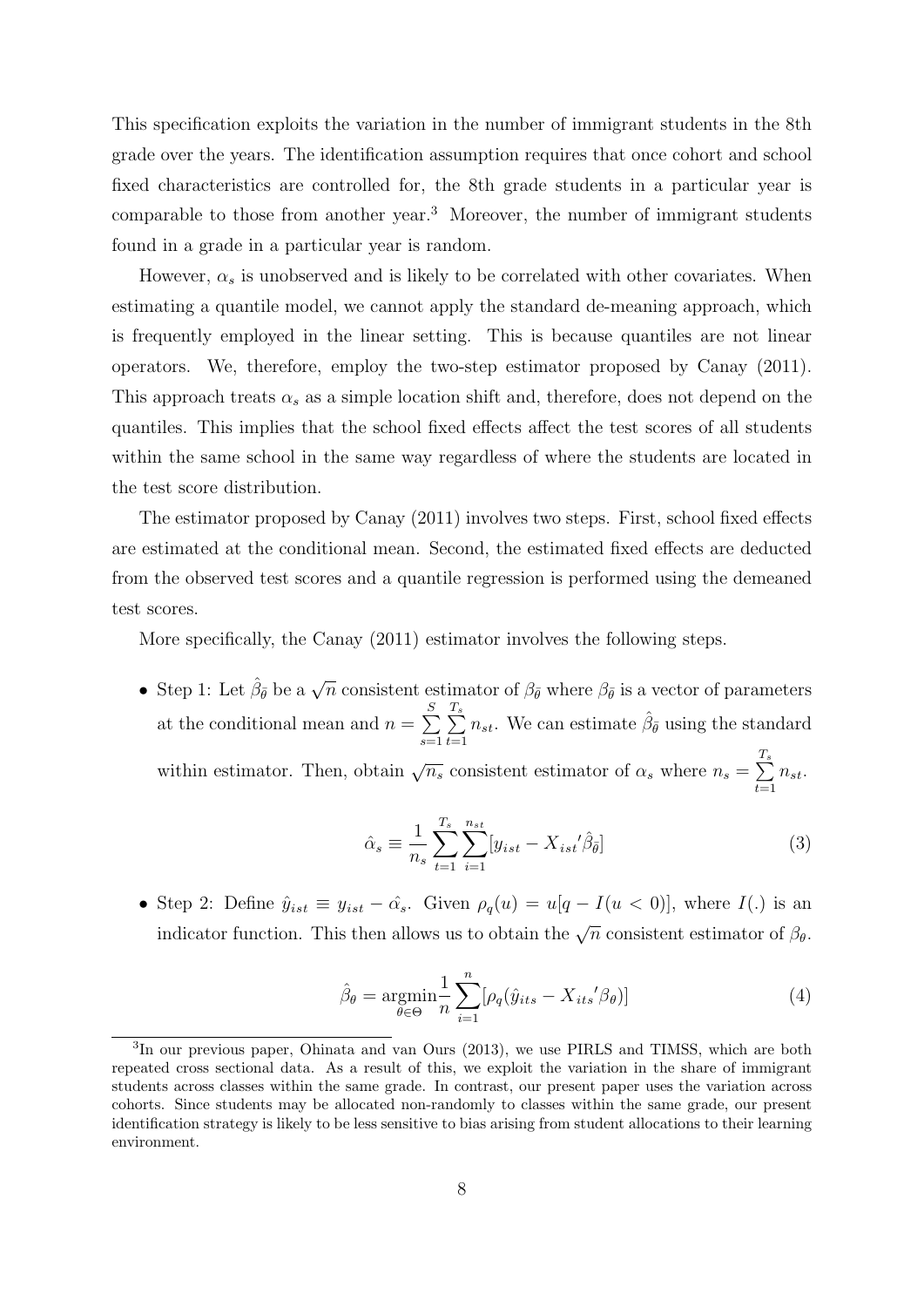The standard errors are bootstrapped with 200 replications and the clustering at the school level is also taken account of. This involves both the school fixed effects  $\hat{\alpha}^b_{s}$  and the preliminary  $\hat{\beta}^b_{\theta}$  to be computed for each bootstrapped sample  $b = 1, ..., B$ . The bootstrapped variance covariance matrix for  $\hat{\beta}_{\theta}$  is given by

$$
\frac{1}{B-1} \sum_{b=1}^{B} (\hat{\beta}^b_{\theta} - \bar{\beta}^b_{\theta})(\hat{\beta}^b_{\theta} - \bar{\beta}^b_{\theta})' \tag{5}
$$

where  $\bar{\beta}^b \theta \equiv \frac{1}{B}$  $\frac{1}{B-1}\sum_{i=1}^B$  $_{b=1}$  $\hat{\beta}^b{}_\theta$ 

## 4 Data and descriptive analysis

#### 4.1 Data

Our paper employs a rich Dutch dataset, PRIMA, which is a longitudinal dataset commissioned by the Ministry of Education and coordinated by the Institute for Research of Education (DME). The implementation of the research rested with the Institute for Applied Social Sciences (ITS) of the Catholic University Nijmegen and the SCO-Kohnstamm Institute of the University of Amsterdam. PRIMA collects detailed information from approximately 600 primary schools.<sup>4</sup> Test scores and individual characteristics were collected from students and their parents. Moreover, information at the classroom, teachers school administrators were also made available.

Our data allows us to observe information on the 4th, 6th and 8th grade students and their parents, as well as details of their teachers and schools. There are 6 surveys conducted every two years since the 1994/95 academic year. However, because the set-up of the first wave was different from the others and comparable variables can only be found between 1996-2005, we ignore the first wave and focus on the time period from 1996 to 2005.

After primary education all children in the Netherlands go on to secondary education where there are various educational tracks, ranging from preparatory intermediate vocational education to preparatory university education. Admission to a specific educational tracks depends partially on the results of a national test held during the final year of primary school. This national test is the Cito test. The questions in the Cito test

<sup>&</sup>lt;sup>4</sup>This is a representative sample of about 420 schools and an additional sample of about 180 schools with pupils from a lower socio-economic background.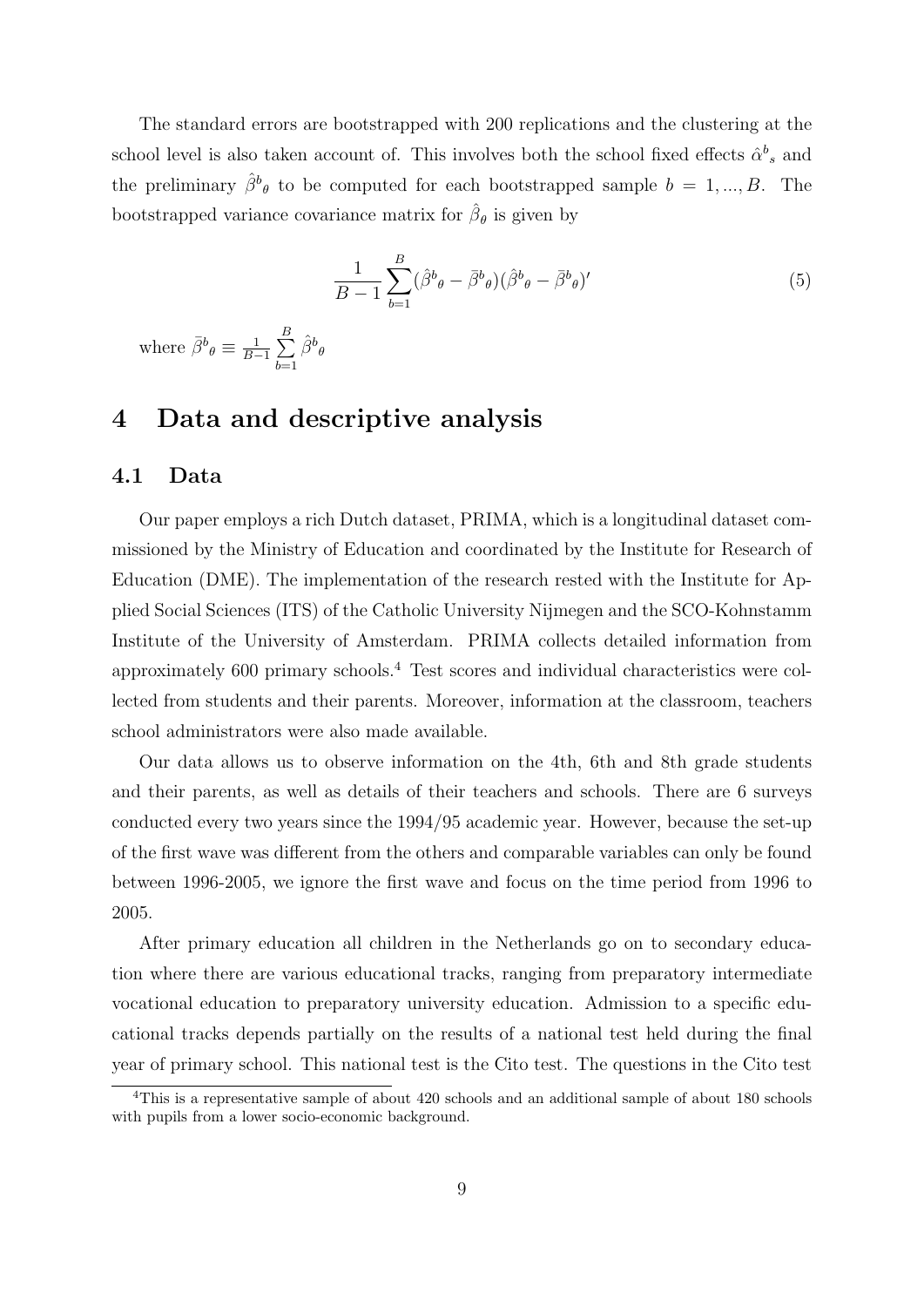deal with language, math and study skills sometimes supplemented with environmental skills. The language test refers to the Dutch language and concerns spelling words and verbs, sentence or text structure, reading comprehension and the meaning of words. The math test deals with numbers, mental arithmetic, percentages, fractions and doing certain arithmetic calculations as well as dealing with measurements, weights, money and time. The study skills test measure how well children use information sources such as dictionaries, encyclopedias and the telephone directory. There are also questions that involve study texts, maps, tables and graphs. The environmental test refers to questions about geography, history, biology and physics.

The PRIMA dataset contains information about various components of the Cito tests and information about the standard score that is used when deciding about admissions to specific educational tracks in secondary education. However, the various components are not available for every year. The data from 1996/97 do not contain study skills whereas the data from 1998/99 excludes information on study skills and environmental skills. Only the language and math parts of the Cito test are examined over all years. Therefore, we decided to focus on the language and skills components. Cito math test contains 60 questions whereas Cito language test had 60 questions in 1996/97 to 2000/01 but 100 questions in 2002/03 and 2004/05. We account for the discontinuity in the number of questions in the language test by using the logarithm of the score as dependent variable and using survey fixed effects. For the purpose of comparison, the logarithm transformation is also applied for the math test scores.

Students in the Netherlands occasionally repeat the same grade if teachers think that this is necessary for the student to acquire better understanding of the curriculum. To assess the effect of the share of immigrants in the classroom, our baseline analysis excludes Dutch students who repeat the same grade. We do this by limiting the age range of the Dutch students to 11 and 12, since these are the students who should be attending the 8th grade had they not repeated any grades. In addition, in our baseline estimates our sample only includes schools which have only one class of eight grade per cohort. This is to avoid the potential problem of non-random allocation of immigrant students between two classes within the same school.<sup>5</sup> In a sensitivity analysis, we investigate how robust our findings are to changing the age range or to the inclusion of schools with multiple classes per cohort.

<sup>5</sup>Approximately 70% of schools in our sample only has 1 class per grade. Note that in Ohinata and van Ours (2013), our analysis focuses on schools with at least 2 classes of the same grade as we exploit between classroom variation of the share of immigrants within the same school.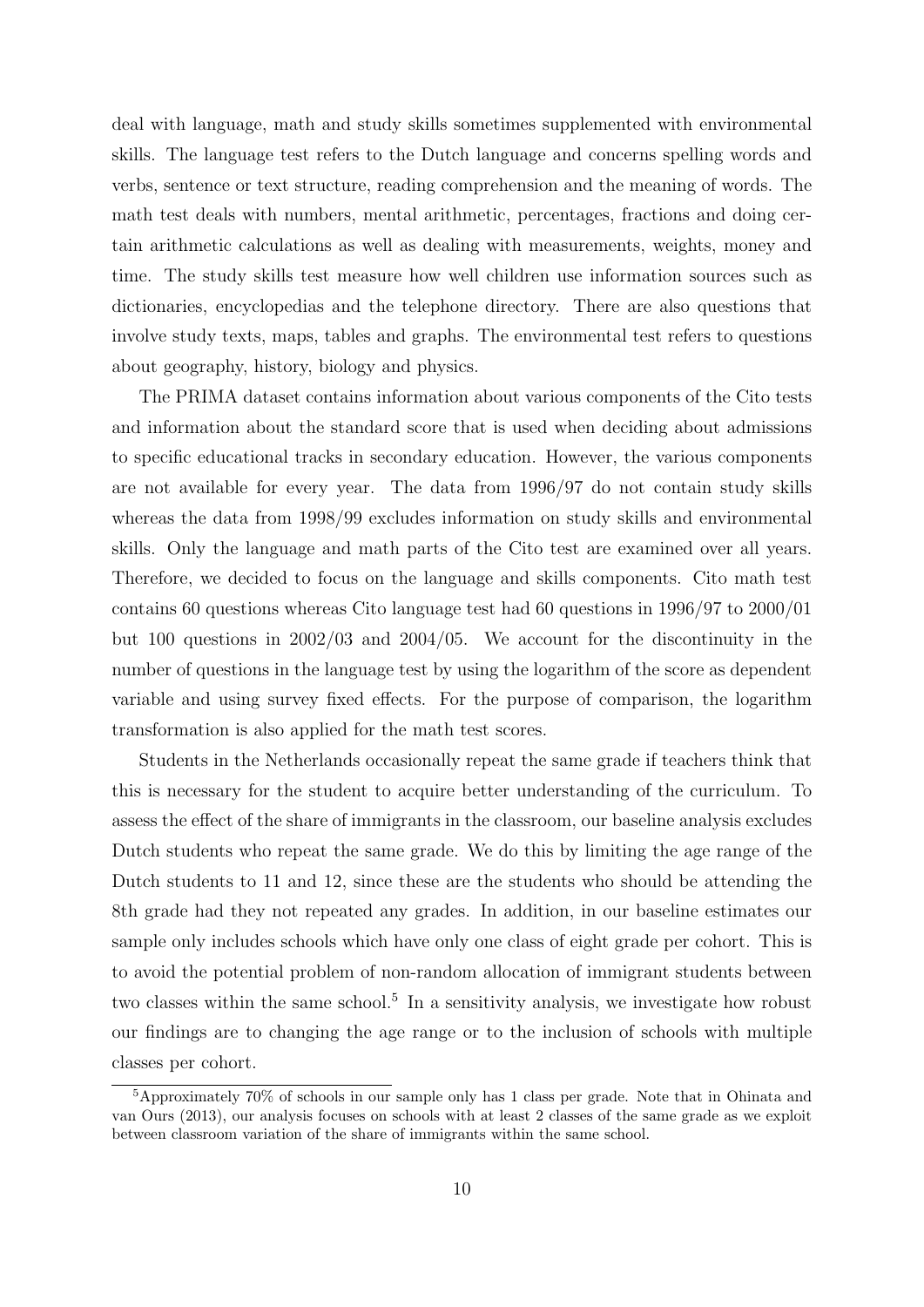#### 4.2 Descriptive analysis

Table 1 illustrates the breakdowns of immigrant groups in our 1996-2005 PRIMA dataset by country of origin. The statistics are calculated by using father's country of origin, but the resulting breakdowns are very similar even if we use mother's country of origin. Column (1) of Table 1 includes all immigrant students in our data, i.e. immigrant students with at least one foreign born parent. This column indeed confirms that the major non-western immigrants in the Netherlands come from Surinam, Antilles, Turkey and Morocco. The second and the third columns each show the number of first and second generation immigrants from different countries, respectively. As illustrated by these two columns, the major immigrant groups are the same regardless of if we look at first or second generation immigrants. However, we predominantly observe the secondgeneration immigrant students in our data. As explained earlier, this is because the majority of non-western immigrants entered the Netherlands during the 1940s-1970s. Therefore, the majority of non-western immigrant students aged 11-12 in our data are second generation immigrants.

Table 2 gives an impression of the mean educational performance of various groups of students. Panel a shows the differences between natives and immigrants. Native students on average have a language score of 41.5 while immigrants students have a language score of  $37.1$  – a difference of 4.4 on a scale from 0 to 60, i.e. a difference of 7.3%. For math scores, there is also a difference. While native students have an average math score of 42.1, immigrants have a score of  $38.7 - a$  difference of  $5.7\%$ . These differences are statistically significant.<sup>6</sup>

In panel b, the immigrants are divided by immigrant generations. First-generation immigrants do slightly better than second-generation immigrant students for language, but this is not the case for math. Panel c splits up the immigrant children in two groups according to parental education. This reveals even larger differences in language scores across groups. Immigrant children with highly educated parents have an average language test score of 38.5, those with low educated parents have a score of 35.6. A similar story holds for the maths test scores.

We are not only interested in the mean effects of the share of immigrant children but also in potential differential effects across the test score distribution. To investigate whether there might be such differences, Figure 1 compares Kernel Density estimates

<sup>6</sup>See for an analysis of the determinants of the educational attainment of immigrant children in the Netherlands Ohinata and van Ours (2012).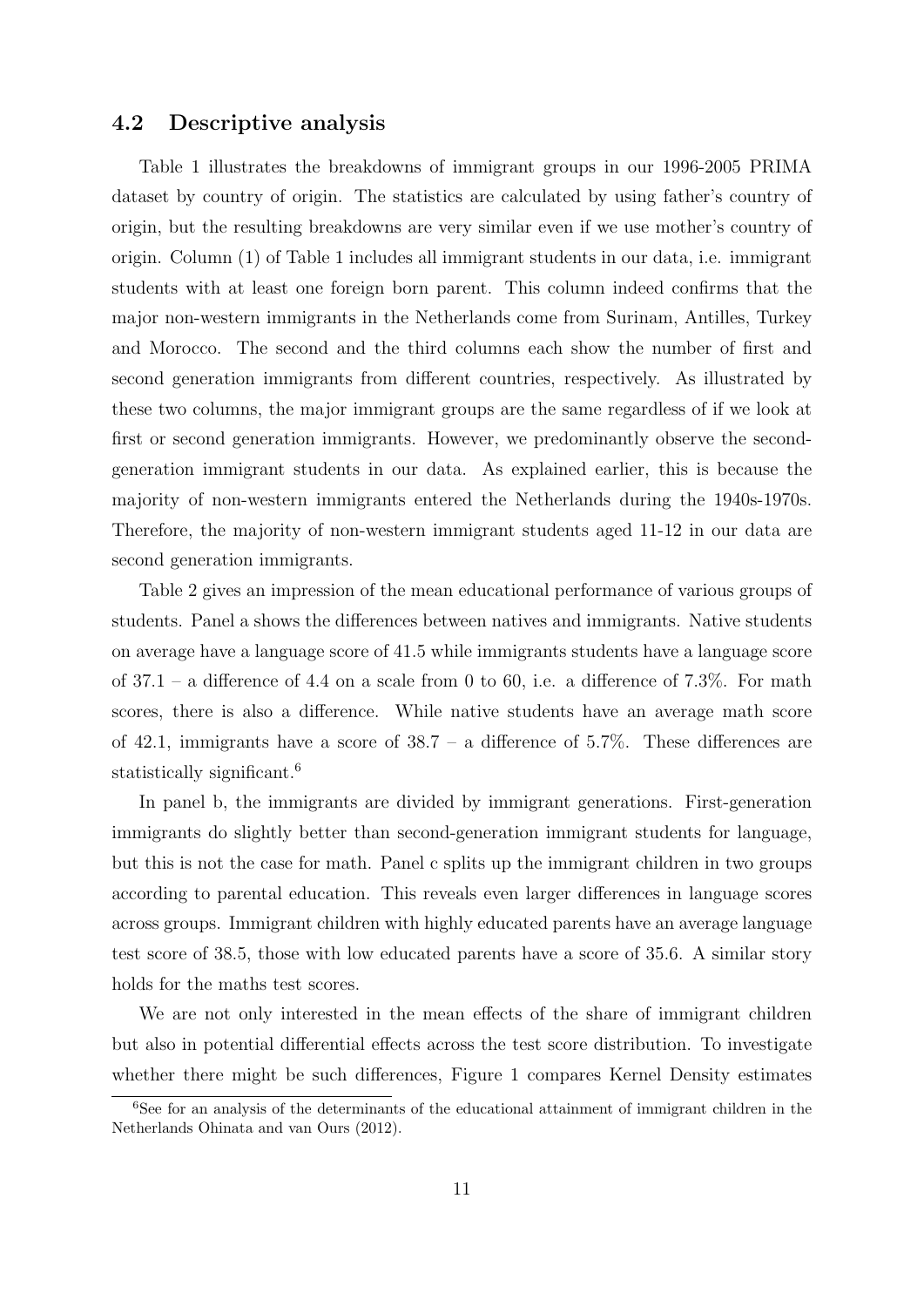of test scores of native Dutch children in classes where immigrant proportion is smaller than 15% against the classes in which the immigrant proportion is at least 15% as an eye-balling exercise. The value 15% is chosen as this is the average share of immigrant students in our sample. The top and the bottom graphs each presents the estimates for the language and maths test scores, respectively. Both graphs suggest that the effect of immigrant students is not uniform across the distribution of test scores. The distribution of language test scores in classrooms with few immigrant students has a higher peak. The distribution of language test scores in classrooms with many immigrant students is to the left of the other distribution. However, there is no parallel shift. The distribution of the math test scores shows a similar pattern.

The left-hand side graphs of Figure 2 illustrate the relationship between the share of immigrants in the classroom and the educational attainment in terms of the language scores (panel a) and the math scores (panel b). There is a negative relationship between the classroom proportion of immigrant and both the language and math scores. However, it is also clear from figure 2 that there is a lot of variation both in terms of average educational scores as well as in the classroom proportion of immigrants.

The relationships shown in the left-hand side graphs of Figure 2 and in the graphs in Figure 1 are informative but they do not take into account that there are time invariant differences between schools related to parents selecting a particular school on the basis of the share of immigrants. If parents of children with better skills are more likely to choose a school with few immigrants then this selectivity could explain the negative relationship in the left-hand side graphs. Therefore, in the right-hand side graphs of Figure 2, we subtract the within-school means across the grades of the education attainment and the share of immigrants. Somewhat surprisingly, the within transformation reveals a marginally positive relationship between the classroom share of immigrants and the educational attainment of native Dutch children.

## 5 Parameter estimates

#### 5.1 Conditional mean parameter estimates

Before we present our quantile estimates, Table 3 shows the spillover effects at the conditional mean of the test score distribution. The first three rows present estimates for the language spillover effects whilst the latter three rows include estimates for the maths spillover effects. Both sets of estimates for the language and maths test scores exhibit the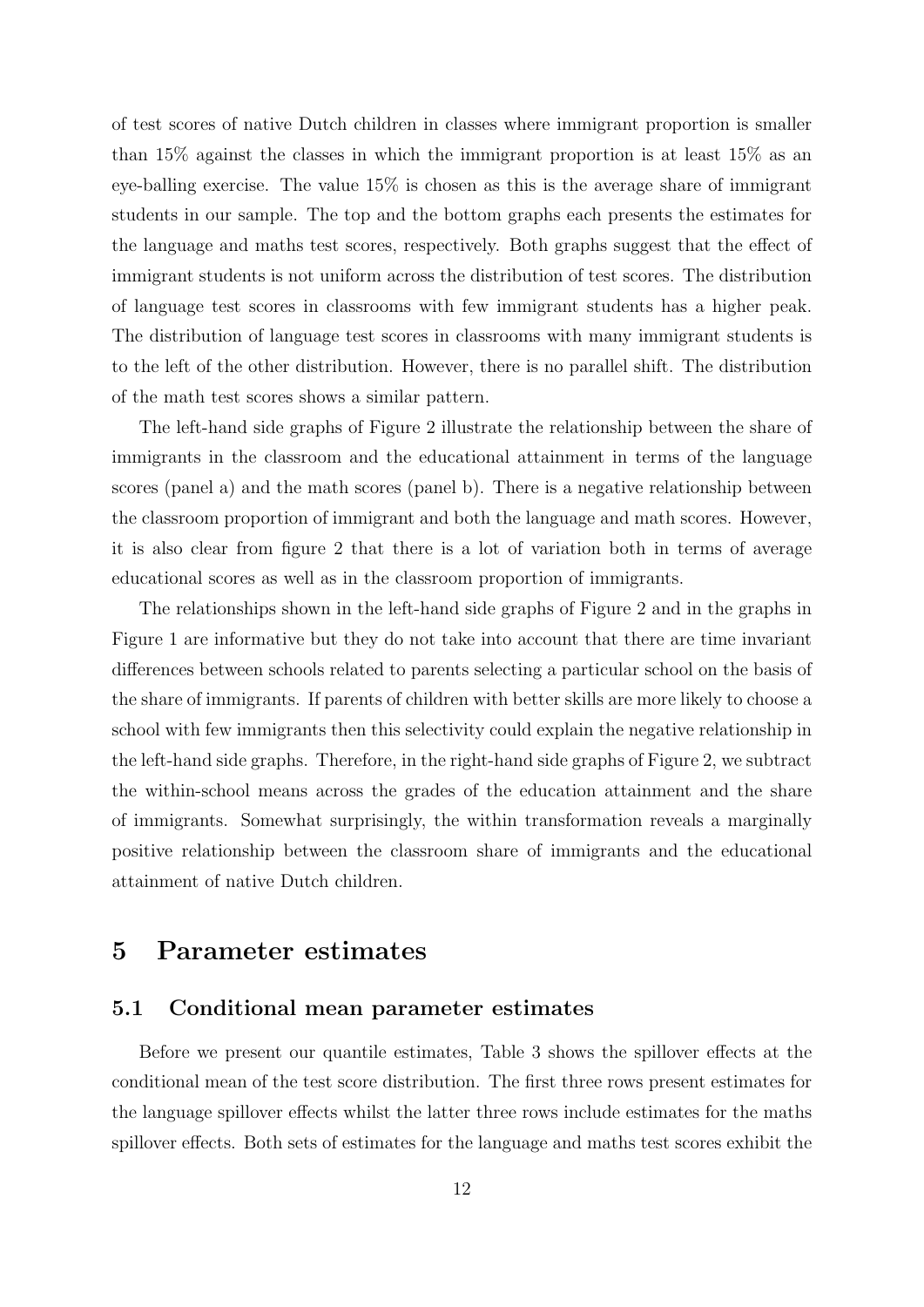same pattern. When we estimate the effects without controlling for the various covariates or school fixed effects, the estimated peer effects are significantly negative. The size of the estimates become smaller once we control for the various student/teacher/classroom characteristics, although the estimated effects are still significantly negative. However, if we control for the school fixed effects in addition to the covariates, the negative effects disappear and the estimates suggest marginally positive peer effects from the immigrant to native Dutch students.

#### 5.2 Baseline parameter estimates

The quantile estimates of the spillover effects are presented in Table 4. The first three columns,  $(1)$  to  $(3)$ , give the effects on the language scores, columns  $(4)$  to  $(6)$  are on maths scores.<sup>7</sup> For each column, F-test of the equality of coefficients are included.<sup>8</sup> Columns (1) and (4) show the quantile estimates when we ignore the influence of covariates and schools. For language, it appears that there is a significant effect of the share of immigrants. However, the (absolute) magnitude is smaller the higher up the test scores are in the distribution. In fact, for the 90th percentile, the effect is no longer significantly different from zero. From the equality test shown in the bottom line of the table, we strongly reject the hypothesis of equal spillover effects across the language test score distribution. The magnitude of the effects is much smaller for math test, but the test for equality of the coefficients also reveals that effects are heterogeneous across the test score distribution. Columns (2) and (5) show what happens to the main parameter estimates if we include as explanatory variables personal characteristics (such as age, gender, and parental education) and classroom characteristics. The effects of the immigrant shares are now substantially smaller. Moreover, there is no variation in the size of the effects across the distribution of the test scores. Nevertheless, the overall effects are still significantly negative. The sign and the significance of our estimates change further if we also introduce school fixed effects in addition to the other covariates. Inclusion of the school fixed effects leads the estimates to be positive, albeit all the coefficients are insignificantly different from zero. The coefficients from different quantiles are not different from each other. This seems to suggest that once we take selectivity between schools into account, we no longer observe negative spillover effects from the share of immigrant children in

<sup>7</sup>Appendix 2 discusses how the language and math scores are affected by personal characteristics and other classroom characteristics.

<sup>8</sup>This is made possible by estimating the full variance-covariance matrix for the estimators at different quantiles.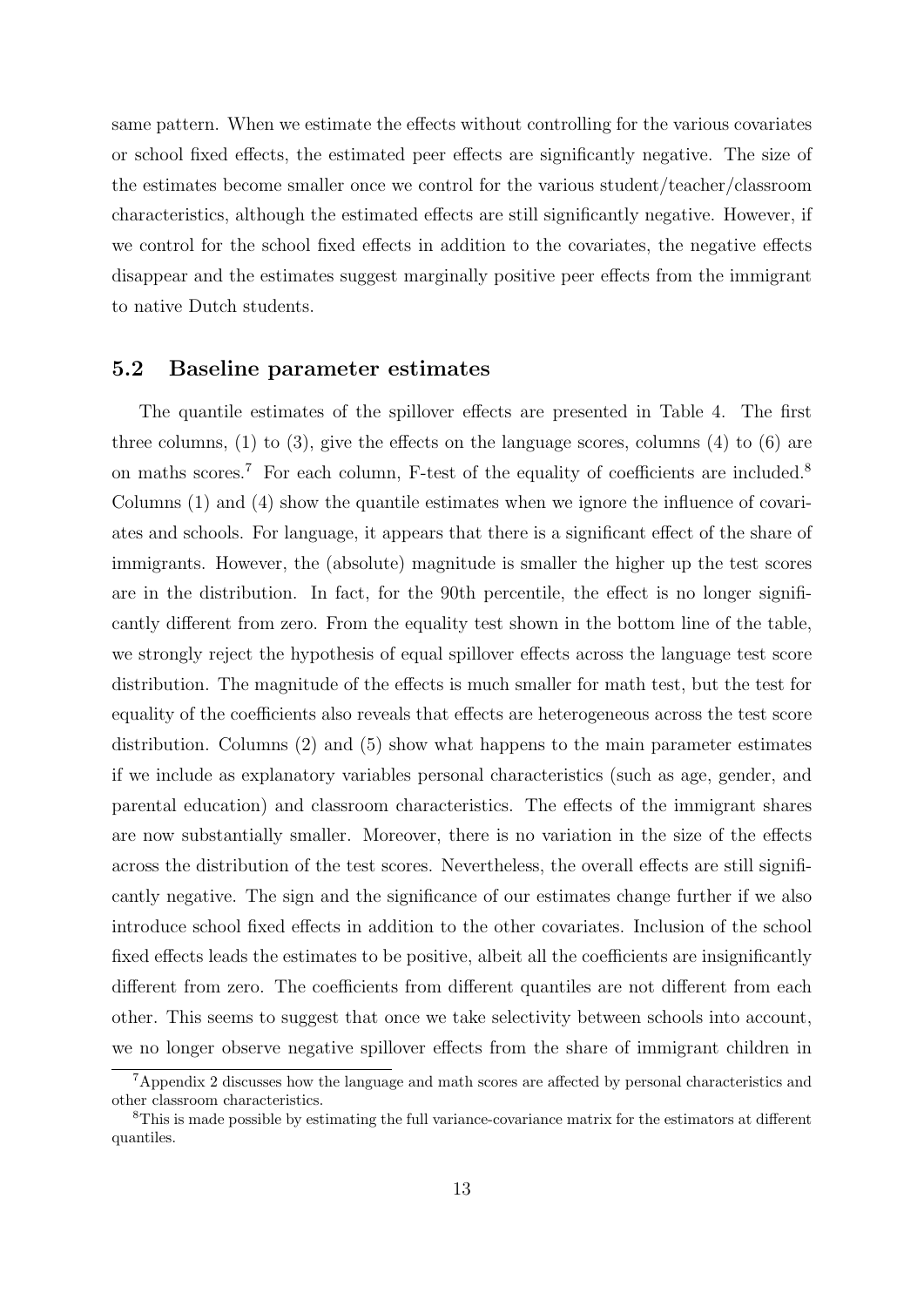the classroom to the educational attainment of native Dutch children.

Comparing the estimates in Table 3 and 4 highlight the fact that our conditional mean estimates are fairly similar to the quantile estimates at the median. This suggests that our conditional test score distribution is likely to be quite symmetric. Moreover, this fact also reassures us that the estimated size and the direction of our quantile estimates are unlikely to depend on the choice of the quantile estimator, i.e. the estimator proposed by Canay (2011).

#### 5.3 Sensitivity analysis

To investigate the robustness of our main findings, we perform a wide range of sensitivity analysis whereby all regressions include covariates and school fixed effects. Table 5 shows the additional parameter estimates; panel a for language and panel b for maths.

Because second-generation immigrants by definition have been in the Netherlands since they were born, they are less likely to suffer linguistically than first-generation immigrant children. The first column of Table 5 shows the parameter estimates if we ignore the presence of second-generation immigrant children and focus on the share of first-generation immigrant children in the classroom. There is a negative spillover effect for language test scores but this is only significantly different from zero at the median. Nevertheless, the effect is small. The value of -0.17 indicates that an increase in the share of first-generation immigrants with 10%-points reduces the language score with 1.7%. As indicated by the equality test, we cannot reject the hypothesis that the effects are constant over the language test score distribution. Over the distribution of the math test scores, some of the effects are positive and others are negative but none of the estimated parameters is significantly different from zero.

In the second and third columns, a distinction is made according to parental education. The second column focuses on immigrant children who have parents with a low educational attainment, i.e. primary school education. Our estimated results suggest that language test is negatively affected by the share of immigrant children with loweducation parents but nowhere across the distribution is the effect significantly different from zero. For the math test, we still find positive spillover effects. Column (3) shows the parameter estimates for the share of immigrant children who have parents with higher education, i.e. lower secondary school or more. For this immigrant group, we observe positive effects of the classroom share of immigrant students for both language and maths test scores. Moreover, with one exception, these coefficients are not significantly different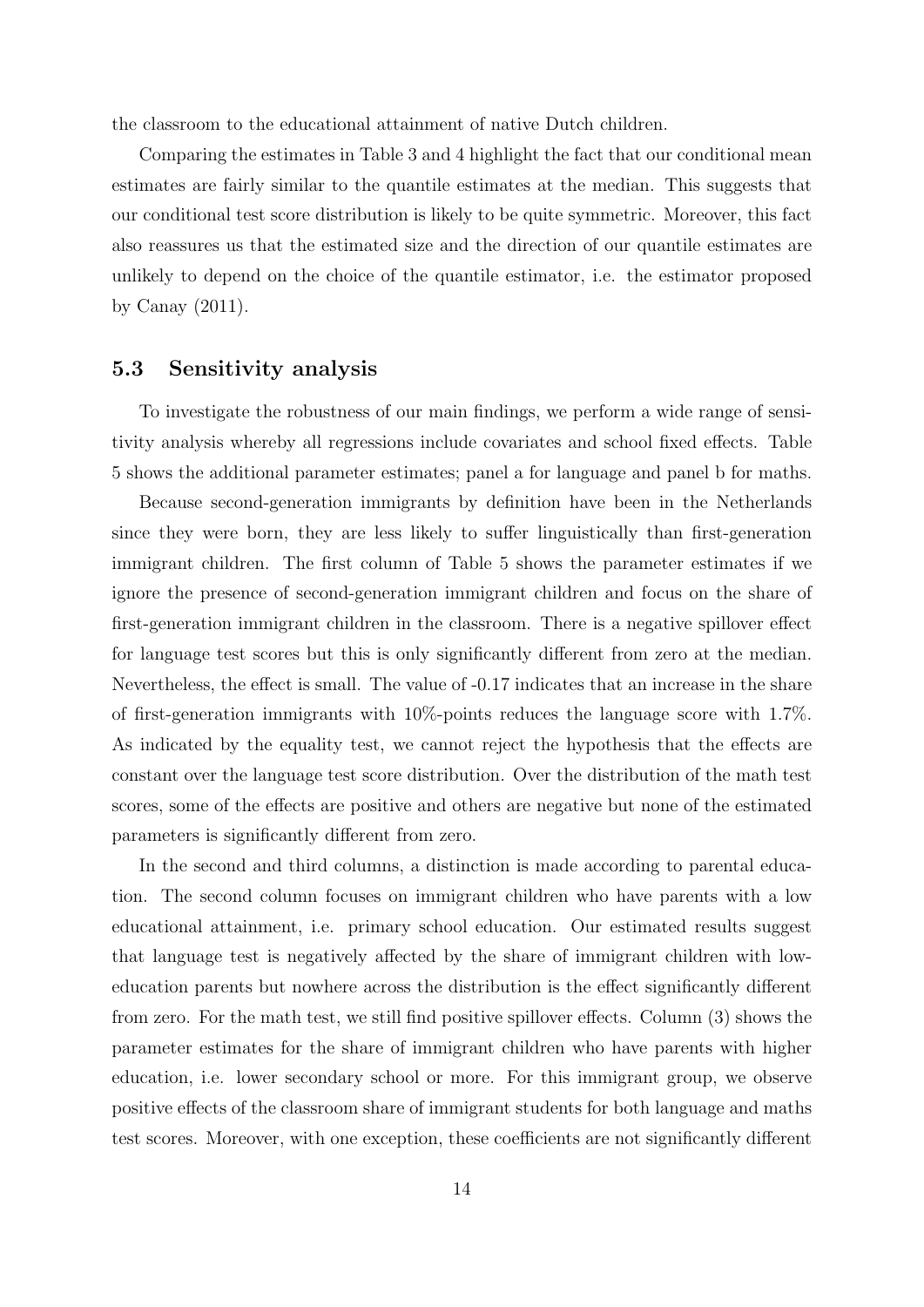from zero.

In columns (4) to (6), we return to the classroom share of all immigrant children, but we adjust the sample of native Dutch children. In column (4), the age restriction is abandoned and the sample also includes Dutch children outside the age range of 11 or 12. Despite the fact that this increases the number of students with more than  $40\%$ , these estimates are virtually the same as the baseline estimates of Table 4. Column (5) shows the parameter estimates if we include schools with multiple classes per cohort within the same school. This might introduce a selection bias, since immigrant students may not be randomly allocated to classrooms within the same school. If immigrants are more likely to be allocated to a class in which native Dutch children have lower test scores, this would result in a spurious negative relationship between classroom share of immigrants and educational attainment of native Dutch children. Column (5) shows that some parameter estimates who were insignificantly positive in the baseline are now insignificantly negative. This suggest that there might be a small selection effect, but the magnitude is small. These estimates reassure us of the validity of our identification strategy employed in Ohinata and van Ours (2013) where we exploit the variation in the share of immigrant students across classes within a grade. Finally, column (6) also include schools with multiple classrooms per cohort but instead defines the share of immigrants at the level of the grade and not at the classroom level. If immigrant students are not allocated to classrooms randomly, using the immigrant share calculated at the class level would bias our results. However, this alteration hardly affects the parameter estimates either.

Column (5) of Table 5 reveals that the share of immigrant students do not affect the academic performance of Dutch student who repeatedly attend the 8th grade. However, it is also possible that observed 8th grade students are self-selected students who managed to proceed to 8th grade. If this is the case, our estimates would be positively biased as academically struggling students are no longer included in our sample. In order to investigate this issue, we separately estimate our baseline quantile regressions with covariates and school fixed effects for 4th, 6th and 8th graders. Since the Cito test is only conducted in the 8th grade, the test measure is not available in the other 2 grades. Therefore, we use two alternative measures, namely the language and maths sores based on tests conducted specifically for the PRIMA dataset.

The resulting estimates are presented in Table 6. These estimates highlight two main findings. First, despite using alternative test score measures, we still do not find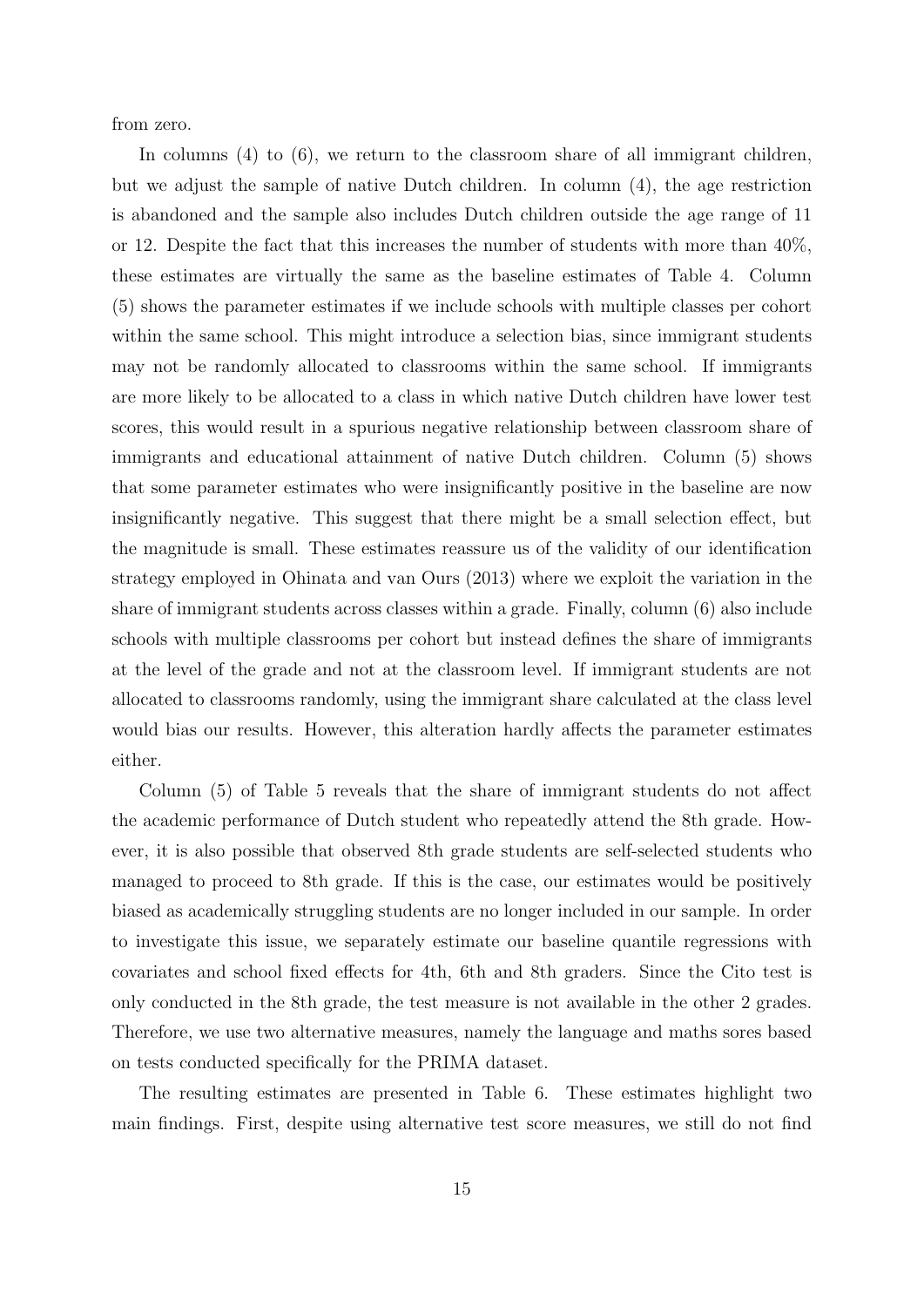any spillover effects for 8th graders at the median nor at other parts of the test score distribution (columns (3) and (6)). Second, the majority of the estimates suggest that the immigrant peer effects are minuscule regardless of the grade that we investigate. The findings in this table, therefore, present evidence that student selection over time is not the reason why we find no spillover effects for the 8th grade students in our earlier Tables.

## 6 Conclusions

Now that the share of the immigrant population in many European countries is increasing, there is concern that a higher share of immigrants in a classroom has adverse effects on the educational attainment of native children. We show that at least for Dutch children in primary schools, there is no need for such concern.

In our empirical analysis, we relate the share of immigrant children in the classroom to the educational attainment of native Dutch children in the 8th grade. Previous studies on potential spillover effects have studied conditional mean effects. In contrast to the existing literature, we investigate potential spillover effects across the distribution of test scores, since observing the effects only at the conditional mean may mask heterogeneous effects at different parts of the test score distribution. We use a quantile regression approach to investigate potential spill-over effects at different parts of the test score distribution for native Dutch students.

We account for potential selectivity in the choice of parents who might prefer having their child in a school with a low share of immigrant children. If parents who have children with better educational skills are more likely to choose a school with few immigrants then this would create a spurious negative correlation between immigrant share and educational attainment of native Dutch children. Our solution to this potential selection problem is to focus on within school variation in the share of immigrant children across cohorts, assuming that the student allocation to schools are random across cohorts within the same school. We find no evidence of negative spillover effects neither at the mean or at other parts of the distribution of test scores of native Dutch children. This holds for children in various grades.

We acknowledge that our identification strategy may not hold if native Dutch parents avoid schools that enrolled many immigrant students in previous cohorts. However, in such a case, our estimates would be negatively biased. This is because it is likely that parents who take children out of schools with high shares of immigrant students are likely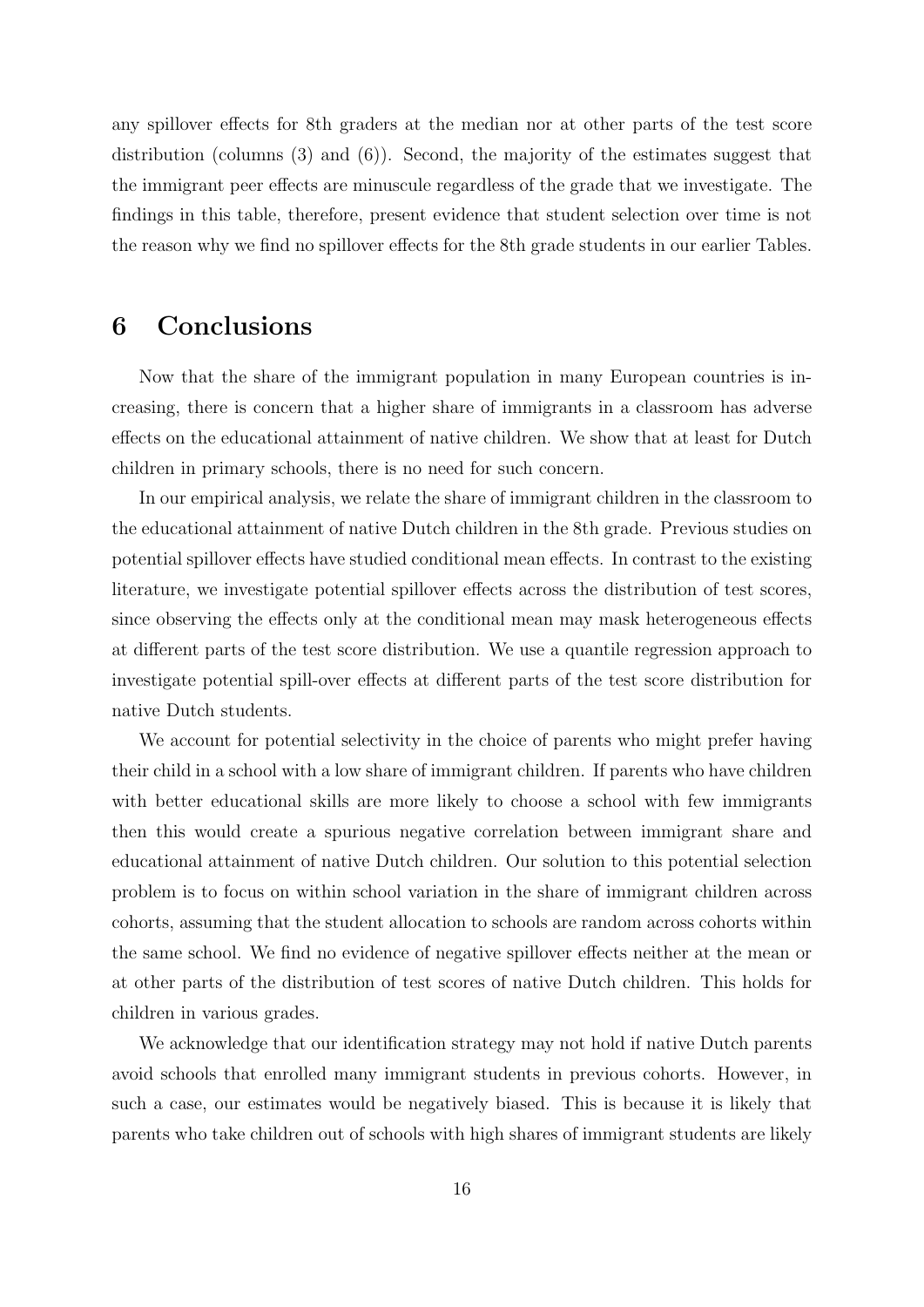to be more concerned about their children's education. As a result, our estimates present a lower bound of the potential spillover effects. Given that overwhelming majority of our estimates present insignificant positive peer effects from immigrant to native Dutch students, our results would rule out the possibility of negative effect of immigrant students on the native Dutch students.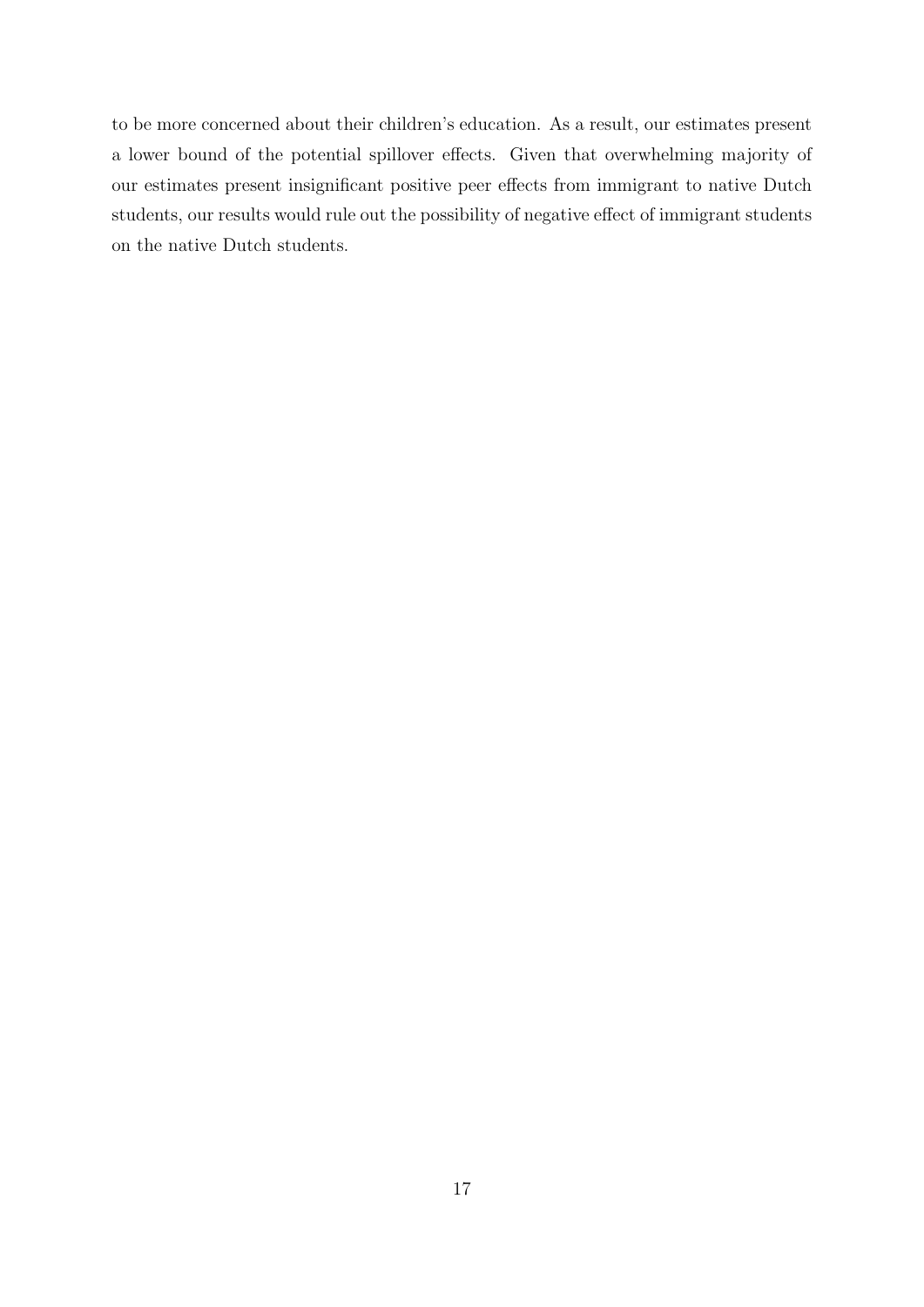## References

- Betts, J. R. (1998). Educational crowding out: do immigrants affect the educational attainment of American minorities? In D. Hamermesh and F. Bean (Eds.), Help or Hindrance: The Economic Implications of Immigration for African Americans. Russell Sage Foundation.
- Betts, J. R. and M. Lofstrom (2000). The educational attainment of immigrants. In G. Borjas (Ed.), Issues in the Economics of Immigration. University Of Chicago Press.
- Borjas, G. J. (2004). Do Foreign Students Crowd Out Native Students from Graduate Programs? National Bureau of Economic Research working paper series.
- Brunello, G. and L. Rocco (2011). The Effect of Immigration on the School Performance of Natives: Cross Country Evidence Using PISA Test Scores. IZA Discussion Papers.
- Buchinsky, M. (1998). Recent advances in quantile regression models: a practical guideline for empirical research. Journal of Human Resources 33, 88–126.
- Canay, I. A. (2011). A simple approach to quantile regression for panel data. The Econometrics Journal  $14(3)$ , 368–386.
- Cerveny, J. and J. C. van Ours (2013). Unemployment of non-western immigrants in the great recession. De Economist 161, forthcoming.
- Ersanilli, E. (2007). Focus migration-country profile:the Netherlands. Hamburg Institute of International Economics (HWWI).
- Geay, C., S. McNally, and S. Telhaj (2013). Non-native speakers of english in the classroom: What are the effects on pupil performance? The Economic Journal 123(570), F281–F307.
- Gould, E. D., V. Lavy, and M. Daniele Paserman (2009). Does immigration affect the long-term educational outcomes of natives? Quasi-experimental evidence. Economic Journal 119, 1243–1269.
- Hoxby, C. M. (1998). Do immigrants crowd disadvantaged american natives out of higher education. In Help or Hindrance: The Economic Implications of Immigration for African Americans, pp. 282–321. New York: Russell Sage Foundation.
- Hunt, J. (2012, May). The impact of immigration on the educational attainment of natives. Working Paper 18047, National Bureau of Economic Research.
- Jensen, P. and A. Rasmussen (2011). The effect of immigrant concentration in schools on native and immigrant children's reading and math skills. Economics of Education Review 30, 1503–1515.
- Ladd, H. F. and E. B. Fiske (2009). Weighted student funding for primary schools: An analysis of the dutch experience. Sanford School of Public Policy Working Paper (Duke University), SAN09-02.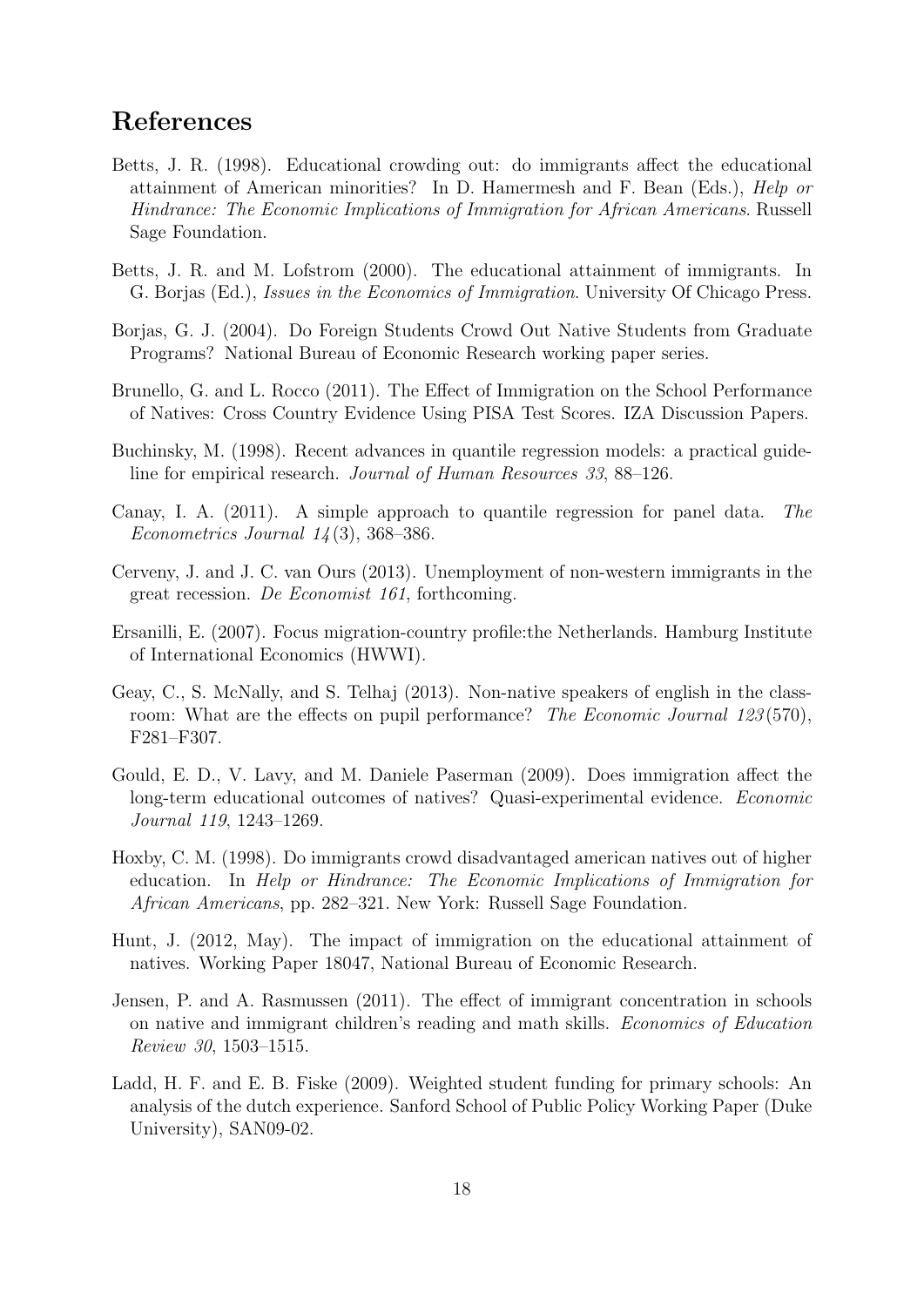- Ladd, H. F., E. B. Fiske, and N. Ruijs (2010). Parental Choice in the Netherlands: Growing Concerns about Segregation. Stanford Working Paper Series SAN10-02.
- Lucassen, J. and R. Penninx (1997). Newcomers: Immigrants and their descendants in the Netherlands 1550-1995. Aksant Academic Pub.
- Maestri, V. (2011). Can ethnic diversity have a positive effect on school achievement? Munich Personal RePEc Archive.
- Ohinata, A. and J. C. van Ours (2012). Young immigrant children and their educational attainment. Economics Letters  $116(3)$ , 288-290.
- Ohinata, A. and J. C. van Ours (2013). How immigrant children affect the academic achievement of native Dutch children. Economic Journal 123, F308–F331.
- Van der Silk, F. W. P., G. W. J. M. Driessen, and K. L. J. De Bot (2006). Ethnic and socioeconomic class composition and language proficiency: a longitudinal multilevel examination in dutch elementary schools. European Sociological Review 22, 293–308.
- Van Ours, J. C. and J. Veenman (2005). The Netherlands: Old emigrants-young immigrant country. In K. Zimmermann (Ed.), European migration: what do we know?, pp. 173–196. Oxford University Press.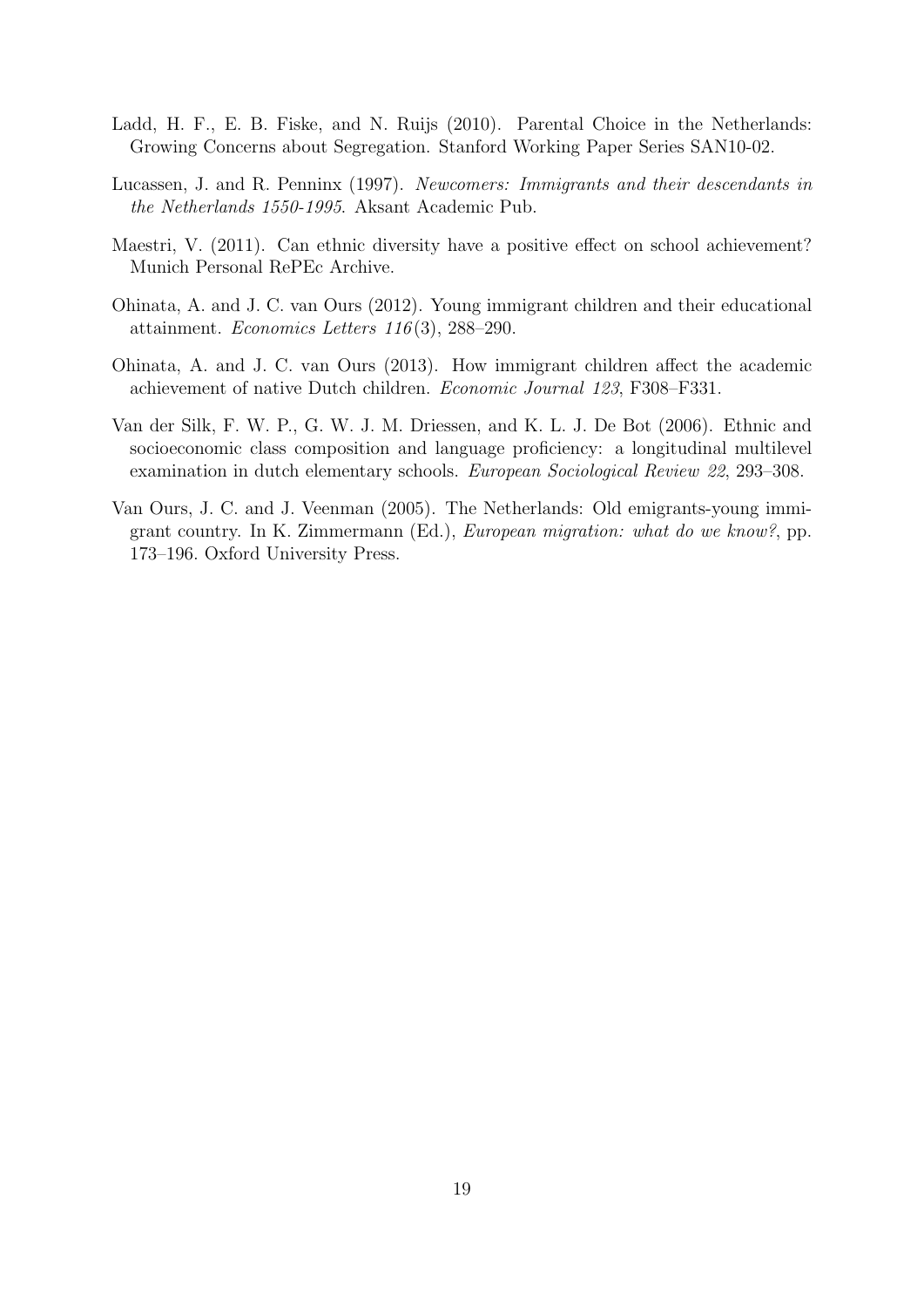## Appendix 1 – Definition of variables

## Dependent variables

Both Cito test scores we use are part of the national CITO test taken by 8th grade students:

- 1. Cito Language test: The test examines students' ability on Dutch language and includes questions on spelling, text comprehension, vocabulary test, and the interpretation of sentences. For the waves 1996/97, 1998/99 and 2000/01, the Language component of CITO test was composed of 60 questions; for the waves 2002/03 and 2004/05 this was 100 questions. In the descriptive analysis, the language test scores are rescaled for the last two waves by multiplying with 0.6. The differences across the waves are taken into account by taking the logarithms of the scores and including wave fixed effects in the empirical analysis.
- 2. Cito Mathematics test: The test covers topics on numbers, percentages, fractions, basic algebra, weights, money and time. The Mathematics test consists of 60 questions.

Both PRIMA Language and Maths test scores are administered by the Dutch National Institute for Educational Measurement as part of the PRIMA study and were taken by 4,6, and 8th grade students. The tests come from a system for following pupil achievements in primary education developed by the CITO group. The aim of these tests is to observe to what extent students master various elements of the curriculum. The tests for the same grade levels are identical each year. This ensures that the comparison of achievement levels over time is possible. The scores are also comparable between grades.

### Explanatory variables

- 1. Share of immigrant students (in proportion); in some of the estimates we focus on a specific immigrant group.
- 2. Number of hours of remedial teaching as reported by the school directors
- 3. 1 if the student is male
- 4. Age of students in the 8th grade
- 5. 1 if the teacher is male
- 6. Years of teaching experiences of the 8th grade teacher
- 7. Number of students in the 8th grade
- 8. 1 if students are studying with students from other grades.
- 9. Dummy variables for PRIMA waves of 1998/99, 2000/01, 2002/03, 2004/05
- 10. Father's education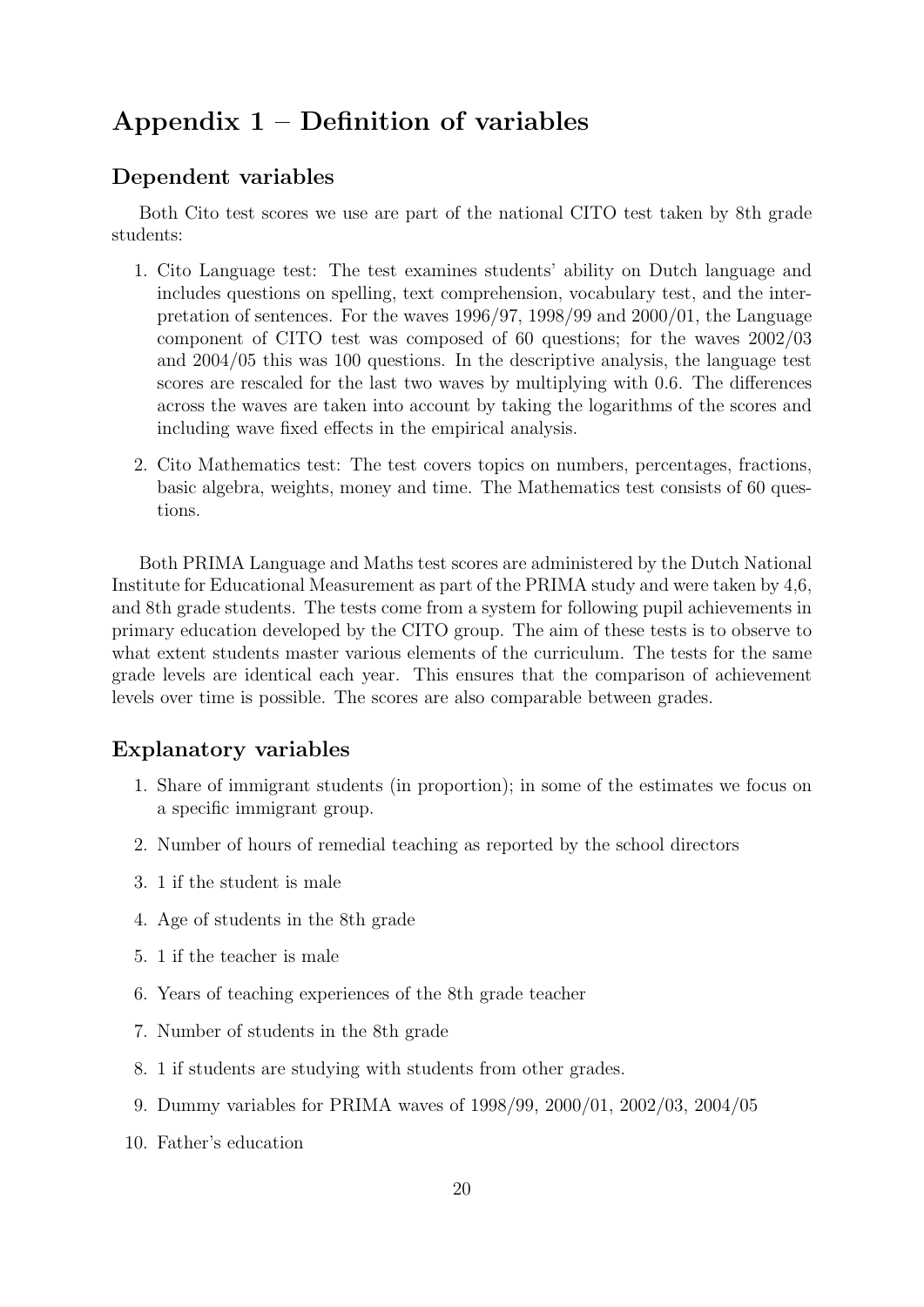- (a) 1 if primary school education (base category)
- (b) 1 if lower secondary school education
- (c) 1 if upper secondary school education
- (d) 1 if University education
- 11. Mother's education
	- (a) 1 if primary school education (base category)
	- (b) 1 if lower secondary school education
	- (c) 1 if upper secondary school education
	- (d) 1 if University education

Means and standard deviation of the variables in our analysis are shown below:

|                                               | Dutch students |      |  |
|-----------------------------------------------|----------------|------|--|
| Variable                                      | Mean           | S.D  |  |
| Cito test (Language)                          | 41.9           | 9.6  |  |
| Cito test (Maths)                             | 42.5           | 10.9 |  |
| PRIMA test (Language)                         | 1124.4         | 38.8 |  |
| PRIMA test (Maths)                            | 123.0          | 13.5 |  |
| Share of immigrant students                   | 0.14           | 0.17 |  |
| Hours of remedial teaching                    | 10.0           | 11.8 |  |
| 1 if boy                                      | 0.50           | 0.50 |  |
| Age of students in the 8th grade              | 11.4           | 0.5  |  |
| 1 if the teacher is male                      | 0.64           | 0.48 |  |
| Experience 8th grade teacher (years)          | 20.1           | 10.2 |  |
| Number of students in 8th grade class         | 20.1           | 7.3  |  |
| 1 if students study with other grade students | 0.31           | 0.46 |  |
| Education father                              |                |      |  |
| 1 if Primary school                           | 0.04           | 0.20 |  |
| 1 if Lower secondary school                   | 0.44           | 0.50 |  |
| 1 if Upper secondary school                   | 0.32           | 0.47 |  |
| 1 if University                               | 0.21           | 0.40 |  |
| <b>Education Mother</b>                       |                |      |  |
| 1 if Primary school                           | 0.04           | 0.19 |  |
| 1 if Lower secondary school                   | 0.42           | 0.49 |  |
| 1 if Upper secondary school                   | 0.38           | 0.49 |  |
| 1 if University                               | 0.15           | 0.36 |  |
| Observations<br>10252                         |                |      |  |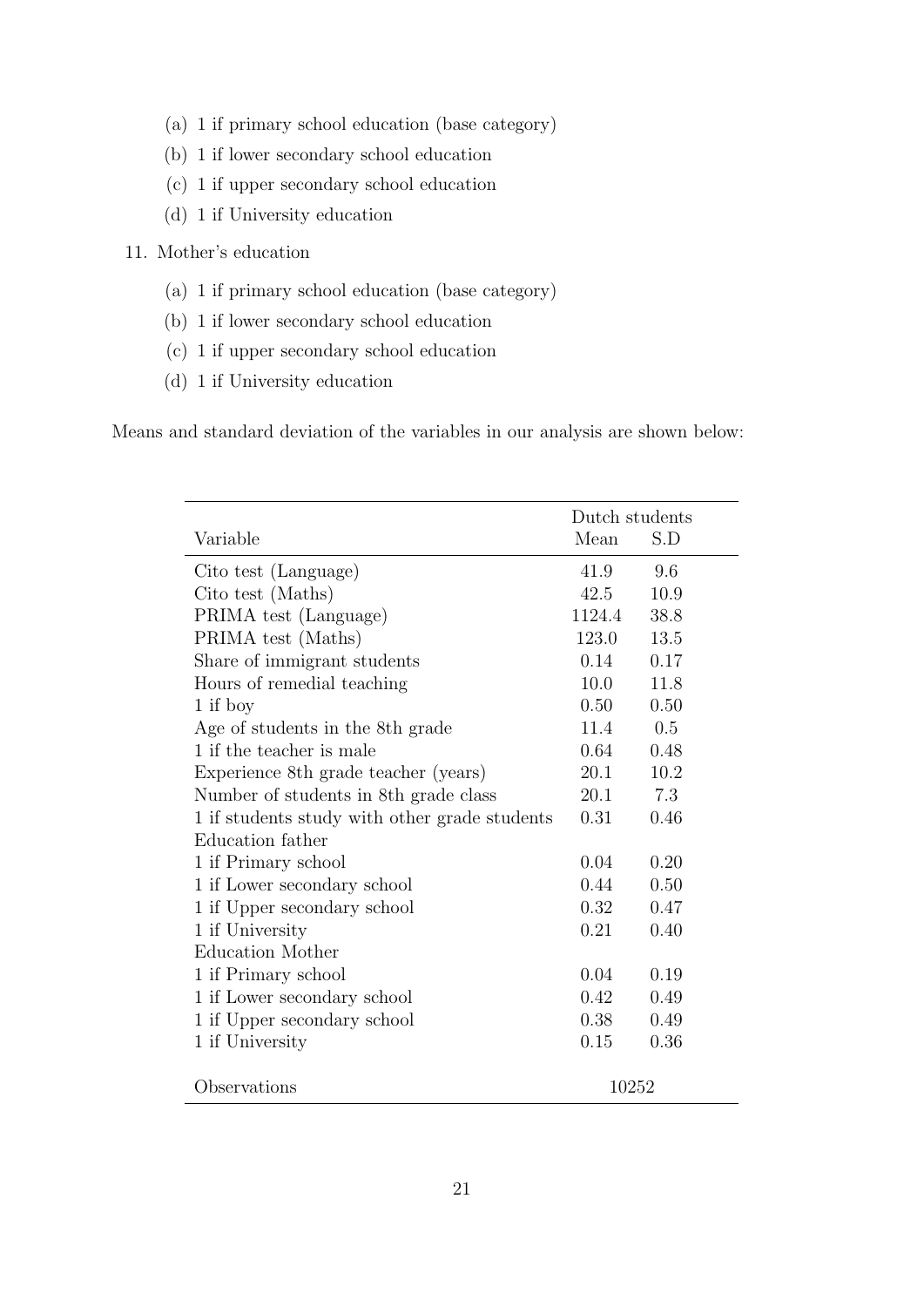## Appendix 2 – Baseline parameter estimates

Table 7 presents all parameter estimates for the median regression of the third column of Table 4 in more detail, to illustrate the effects of the classroom characteristics and the parental education variables. It is clear that to the extent that a higher share of immigrants leads to more educational resources, this does not have an effect on the test scores of native children, neither for language nor for math. Furthermore, the parameter estimates suggest that, compared to girls, boys perform significantly worse in language tests but significantly better in math tests. The older the child the lower the CITOscores. This may be due to the fact that older children are those who typically repeat the same grade at some point during their primary school education due to their weak academic performance. The experience of the teacher seems to be particularly important for maths. Not surprisingly, the higher the parental education the higher the CITO-scores of their children. In fact, the impact of parental education is much bigger than any of the other characteristics. For example children who have a father with a university education have a 12% higher language test score and a 16% higher math test score than children whose father has primary education. For mother with a university education the effects of having a university education are even somewhat bigger.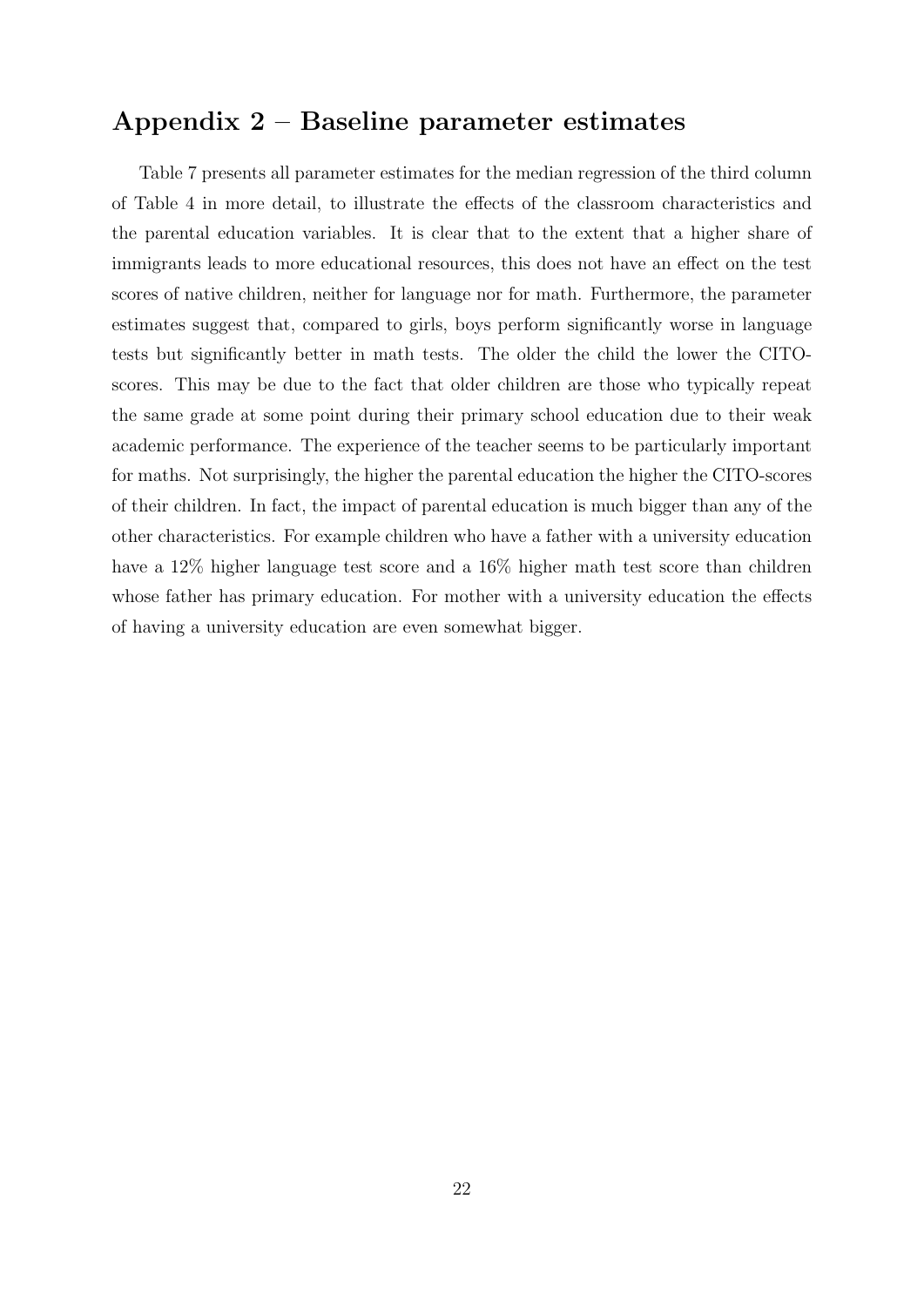|                | (1)   | $\left( 2\right)$ | (3)        |
|----------------|-------|-------------------|------------|
|                | All   | First             | Second     |
|                |       | generation        | generation |
| Surinam        | 434   | 52                | 381        |
| Antilles       | 128   | 44                | 83         |
| Moluccas       | 59    | 1                 | 58         |
| Turkey         | 1,580 | 167               | 1,412      |
| Morocco        | 1,400 | 176               | 1,221      |
| Greece         | 14    | 1                 | 13         |
| Spain          | 44    | 10                | 34         |
| Italy          | 30    | 3                 | 25         |
| Portugal       | 29    | 6                 | 23         |
| Yugoslavia     | 170   | 94                | 75         |
| China          | 96    | 11                | 84         |
| Vietnam        | 56    | 10                | 46         |
| Others         | 1,184 | 433               | 748        |
| Unknown        | 11    | 3                 | 6          |
| $\text{Total}$ | 5,235 | 1,011             | 4,209      |

Table 1: Number of immigrants in 1996-2005 PRIMA data by father's country of origin

This table presents the number of immigrants in the raw 1996-2005 PRIMA data by immigrant ethnicity, which was measured by fathers' country of origin. Although not included in this paper, the statistics calculated by mothers' country of origin look very similar to those presented in this table. The number of immigrants seem large in comparison to that of native Dutch students in the other tables. This is because the sample for the native Dutch students only include students who answered all the relevant questions and further sample selection was performed to only include schools with only one class per cohort. Such selection, however, is not performed here.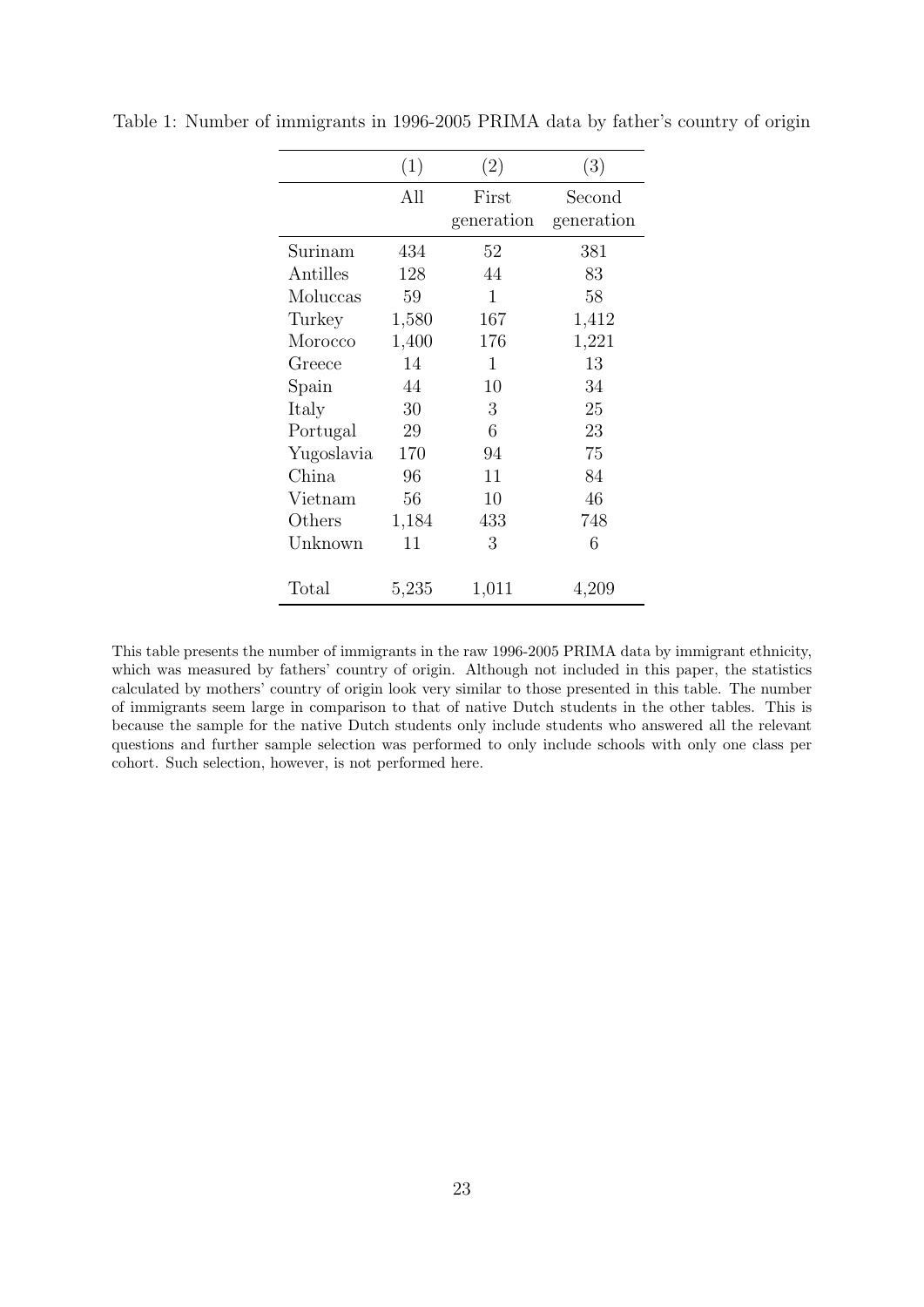|                                           | Language  | Math      |
|-------------------------------------------|-----------|-----------|
| a. Main groups                            |           |           |
| <b>Natives</b>                            | 41.5      | 42.1      |
| Immigrants                                | 37.1      | 38.7      |
| Test of equality (P-values)               | $0.00***$ | $0.00***$ |
| b. Immigrant groups by generation         |           |           |
| By generation                             |           |           |
| First-generation (FG)                     | 37.2      | 38.7      |
| Second-generation (SG)                    | 36.6      | 38.7      |
| Test of equality                          | 0.15      | 0.93      |
| c. Immigrant groups by parental education |           |           |
| Less educated (LE)                        | 35.6      | 37.6      |
| Highly educated (HE)                      | 38.5      | 39.4      |
| Test of equality (P-values)               | $0.00***$ | $0.00***$ |

Table 2: Average educational performance of native Dutch children and immigrant children

This table presents average Cito language and maths test scores by natives and immigrant students. Panels b and c further divide the immigrant groups by generation and parental education. T-tests on the equality of estimated means are conducted.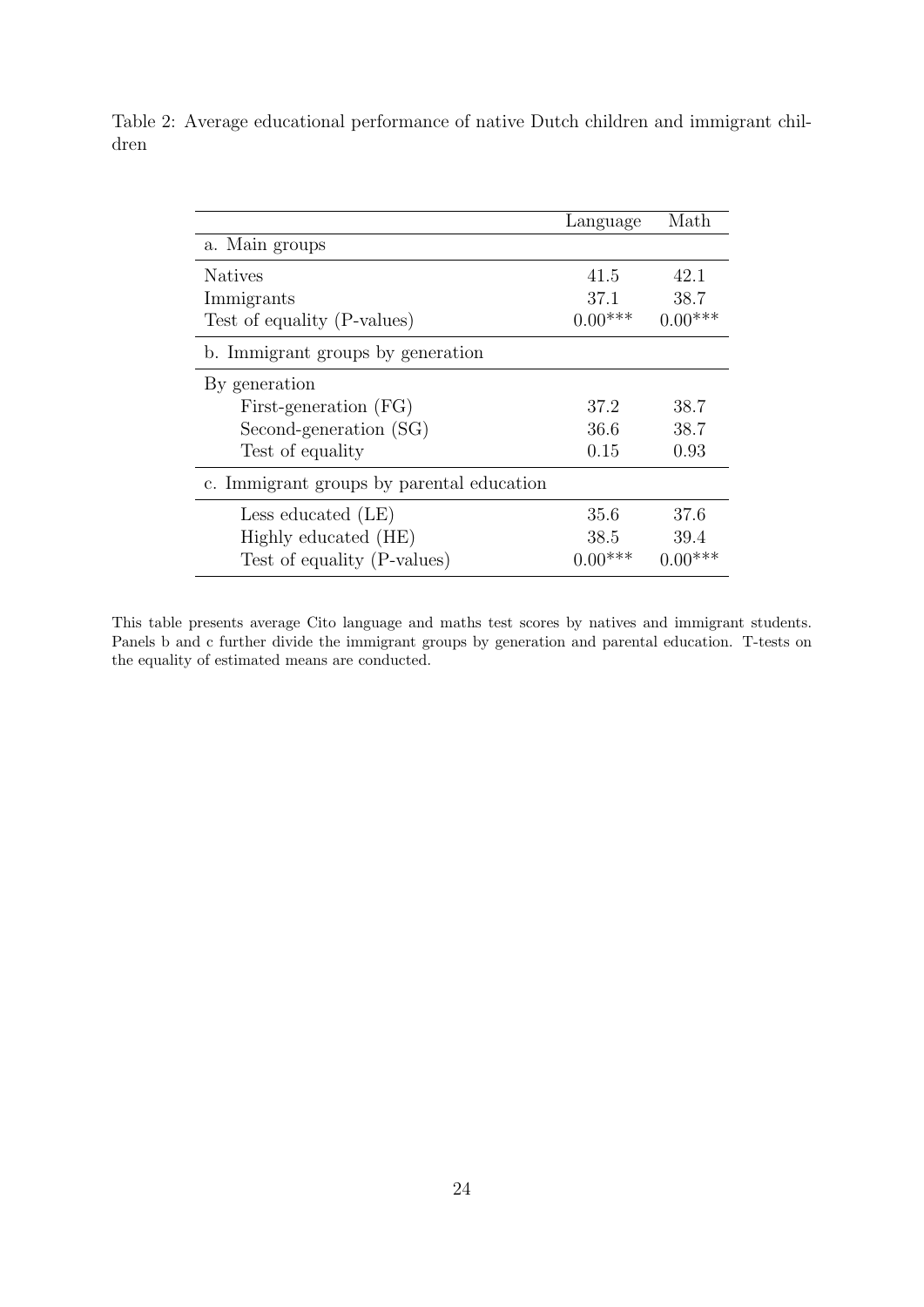|                   | Share of immigrants s.e. Covariates School fixed effects |      |             |   |
|-------------------|----------------------------------------------------------|------|-------------|---|
| Language          |                                                          |      |             |   |
| (1)               | $-0.21***$                                               | 0.05 |             |   |
| $\left( 2\right)$ | $-0.07**$                                                | 0.03 | X           |   |
| (3)               | 0.06                                                     | 0.06 | X           | X |
| Maths             |                                                          |      |             |   |
| (4)               | $-0.13***$<br>$-0.07**$                                  | 0.03 |             |   |
| (5)               |                                                          | 0.03 | X           |   |
| (6)               | 0.06                                                     | 0.07 | $\mathbf x$ | X |

Table 3: Estimated peer effects at the conditional mean

Note: The parameter estimates are based on 10252 observations from 334 schools; standard errors are in parenthesis; the \*\*  $(*)$  indicate significance at a 5% (10%) level.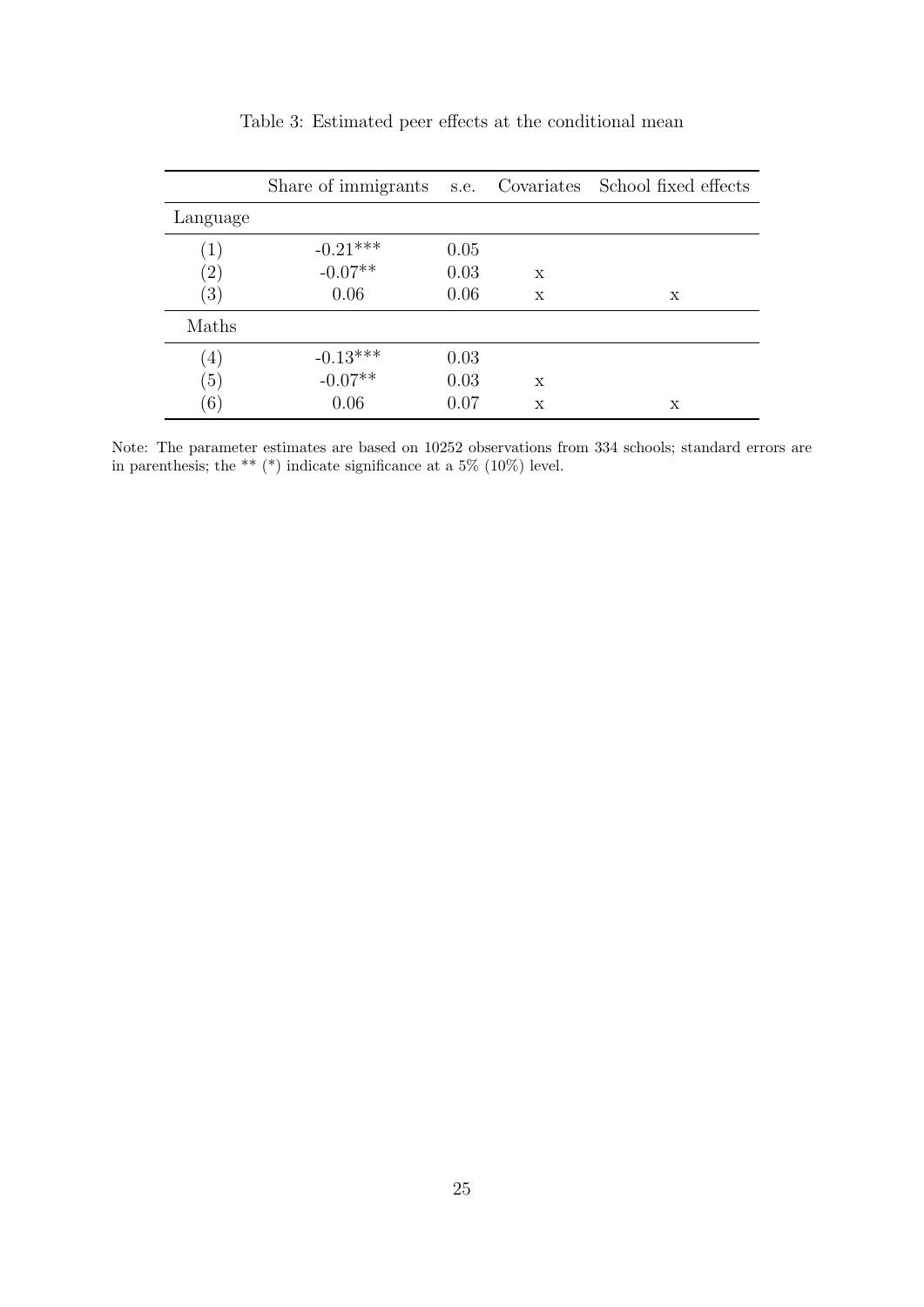|                  | Language   |           |             | Maths      |             |        |
|------------------|------------|-----------|-------------|------------|-------------|--------|
|                  | (1)        | (2)       | (3)         | (4)        | (5)         | (6)    |
| 10th             | $-0.41***$ | $-0.06$   | 0.08        | $-0.26***$ | $-0.10$     | 0.09   |
|                  | (0.09)     | (0.05)    | (0.06)      | (0.07)     | (0.06)      | (0.08) |
| 30 <sub>th</sub> | $-0.26***$ | $-0.07*$  | 0.05        | $-0.19***$ | $-0.08**$   | 0.02   |
|                  | (0.06)     | (0.04)    | (0.05)      | (0.04)     | (0.04)      | (0.06) |
| 50th             | $-0.20***$ | $-0.06**$ | 0.04        | $-0.12***$ | $-0.08***$  | 0.04   |
|                  | (0.06)     | (0.02)    | (0.05)      | (0.04)     | (0.03)      | (0.06) |
| 70th             | $-0.25**$  | $-0.04**$ | 0.05        | $-0.06**$  | $-0.06***$  | 0.06   |
|                  | (0.10)     | (0.02)    | (0.06)      | (0.02)     | (0.02)      | (0.06) |
| 90th             | $-0.06$    | $-0.03*$  | 0.06        | $-0.05**$  | $-0.03**$   | 0.08   |
|                  | (0.04)     | (0.02)    | (0.06)      | (0.02)     | (0.01)      | (0.06) |
| Covariates       |            | X         | $\mathbf x$ |            | $\mathbf x$ | X      |
| School FE        |            |           | X           |            |             | X      |
| Test of equality | $0.00***$  | 0.71      | 0.54        | $0.00***$  | 0.36        | 0.19   |

Table 4: Quantile regression test scores: Baseline estimates

Note: The parameter estimates are based on 10252 observations from 334 schools; standard errors are in parenthesis; the \*\* (\*) indicate significance at a 5% (10%) level.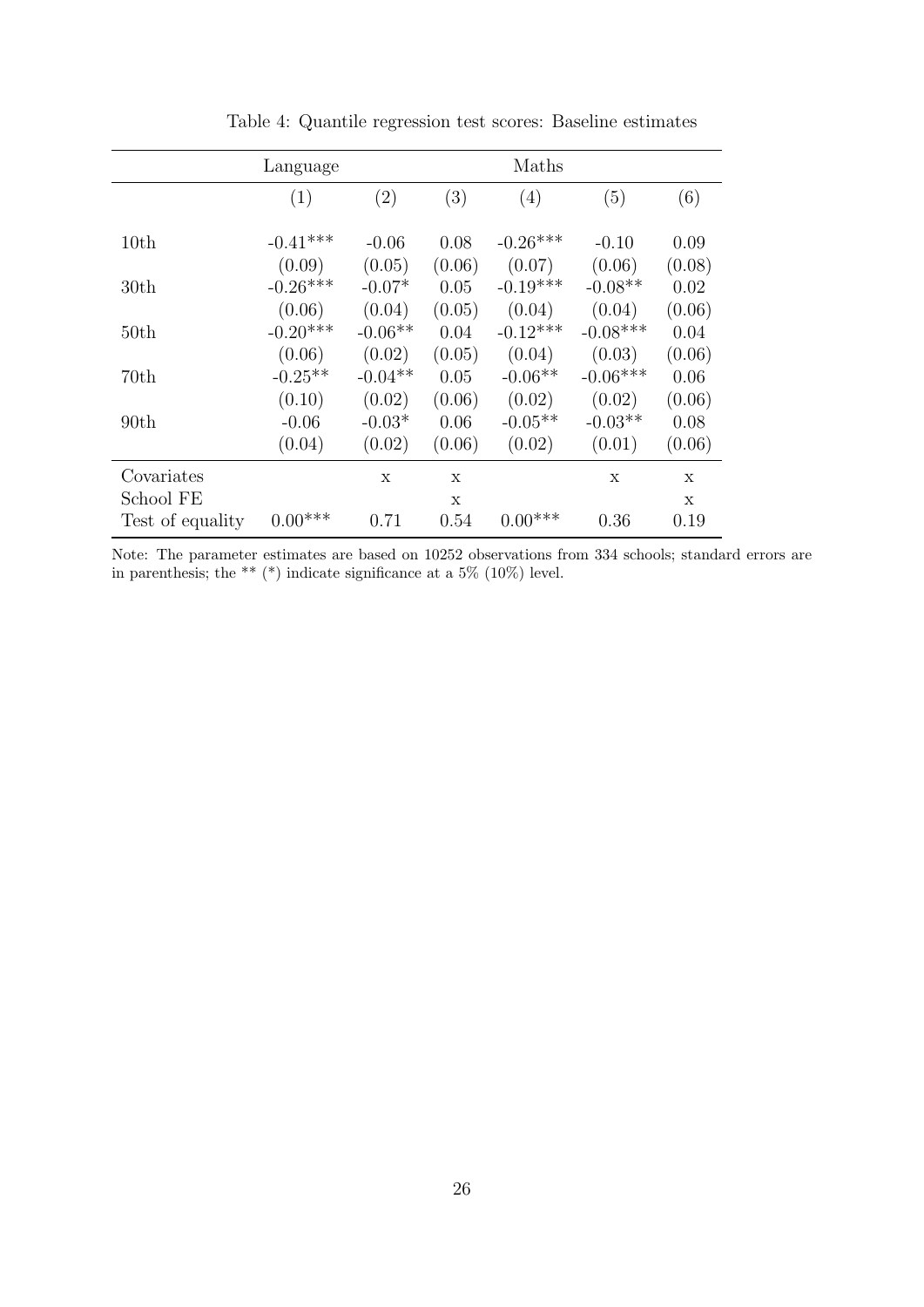|                     | FG          | Low edu     | High edu    | Repeaters   | Multiple<br>classes | Multiple<br>classes<br>(Grade<br>share) |
|---------------------|-------------|-------------|-------------|-------------|---------------------|-----------------------------------------|
| a. Language         | (1)         | (2)         | (3)         | (4)         | (5)                 | (6)                                     |
|                     |             |             |             |             |                     |                                         |
| 10th                | $-0.15$     | $-0.05$     | $0.13*$     | 0.08        | $-0.06$             | $-0.01$                                 |
|                     | (0.16)      | (0.12)      | (0.07)      | (0.07)      | (0.05)              | (0.06)                                  |
| 30 <sub>th</sub>    | $-0.11$     | $-0.07$     | 0.07        | 0.06        | $-0.02$             | 0.02                                    |
|                     | (0.11)      | (0.10)      | (0.06)      | (0.06)      | (0.04)              | (0.05)                                  |
| 50th                | $-0.17*$    | $-0.03$     | 0.04        | 0.04        | $-0.03$             | 0.01                                    |
|                     | (0.10)      | (0.09)      | (0.06)      | (0.06)      | (0.04)              | (0.05)                                  |
| 70th                | $-0.17$     | $-0.01$     | 0.05        | 0.06        | $-0.02$             | 0.03                                    |
|                     | (0.12)      | (0.10)      | (0.06)      | (0.06)      | (0.04)              | (0.05)                                  |
| 90th                | $-0.06$     | 0.03        | 0.06        | 0.06        | 0.00                | 0.05                                    |
|                     | (0.13)      | (0.09)      | (0.06)      | (0.06)      | (0.04)              | (0.05)                                  |
| Test of equality    | 0.36        | 0.56        | 0.31        | 0.54        | 0.32                | 0.39                                    |
| b. Maths            | (7)         | (8)         | (9)         | (10)        | (11)                | (12)                                    |
|                     |             |             |             |             |                     |                                         |
| 10th                | 0.10        | 0.17        | 0.07        | 0.09        | 0.00                | 0.04                                    |
|                     | (0.19)      | (0.13)      | (0.10)      | (0.08)      | (0.07)              | (0.07)                                  |
| 30 <sub>th</sub>    | $-0.07$     | 0.05        | 0.00        | 0.04        | $-0.02$             | 0.02                                    |
|                     | (0.14)      | (0.10)      | (0.07)      | (0.07)      | (0.05)              | (0.06)                                  |
| 50th                | $-0.05$     | 0.11        | 0.01        | 0.04        | $-0.00$             | 0.04                                    |
|                     | (0.11)      | (0.10)      | (0.07)      | (0.07)      | (0.05)              | (0.05)                                  |
| 70th                | 0.01        | $0.18**$    | 0.03        | 0.06        | 0.03                | 0.07                                    |
|                     | (0.12)      | (0.09)      | (0.07)      | (0.07)      | (0.05)              | (0.05)                                  |
| 90th                | 0.09        | $0.18*$     | 0.05        | 0.08        | 0.04                | 0.08                                    |
|                     | (0.13)      | (0.09)      | (0.07)      | (0.07)      | (0.05)              | (0.06)                                  |
| Test of equality    | 0.22        | 0.13        | 0.52        | 0.27        | 0.11                | 0.10                                    |
| No. of observations | 10252       | 10252       | 10252       | 10513       | 14984               | 14984                                   |
| No. of schools      | 334         | 334         | 334         | 334         | 431                 | 431                                     |
| Covariates          | $\mathbf X$ | $\mathbf X$ | $\mathbf X$ | Х           | Х                   | X                                       |
| School FE           | $\mathbf X$ | X           | $\mathbf X$ | $\mathbf X$ | $\mathbf X$         | X                                       |

Table 5: Sensitivity analysis: Spillover effects from various immigrant groups

Note: This table shows estimated spillover effects from various immigrant groups. "FG" refers to the first-generation immigrants (i.e. a student who is foreign born and at least one parent is also foreign born). "Low edu" refers to the share of immigrant students whose parents only have primary school education. "High edu", on the other hand, includes students whose parents have lower secondary education or more. "Multiple classes" include schools with multiple 8th grade classes per cohort. Finally, "Multiple classes (Grade share)" uses the same sample as column (5), but the shares of immigrants are now calculated at the grade level and not at the class level. Standard errors are in parenthesis; the \*\* (\*) indicate significance at a 5% (10%) level.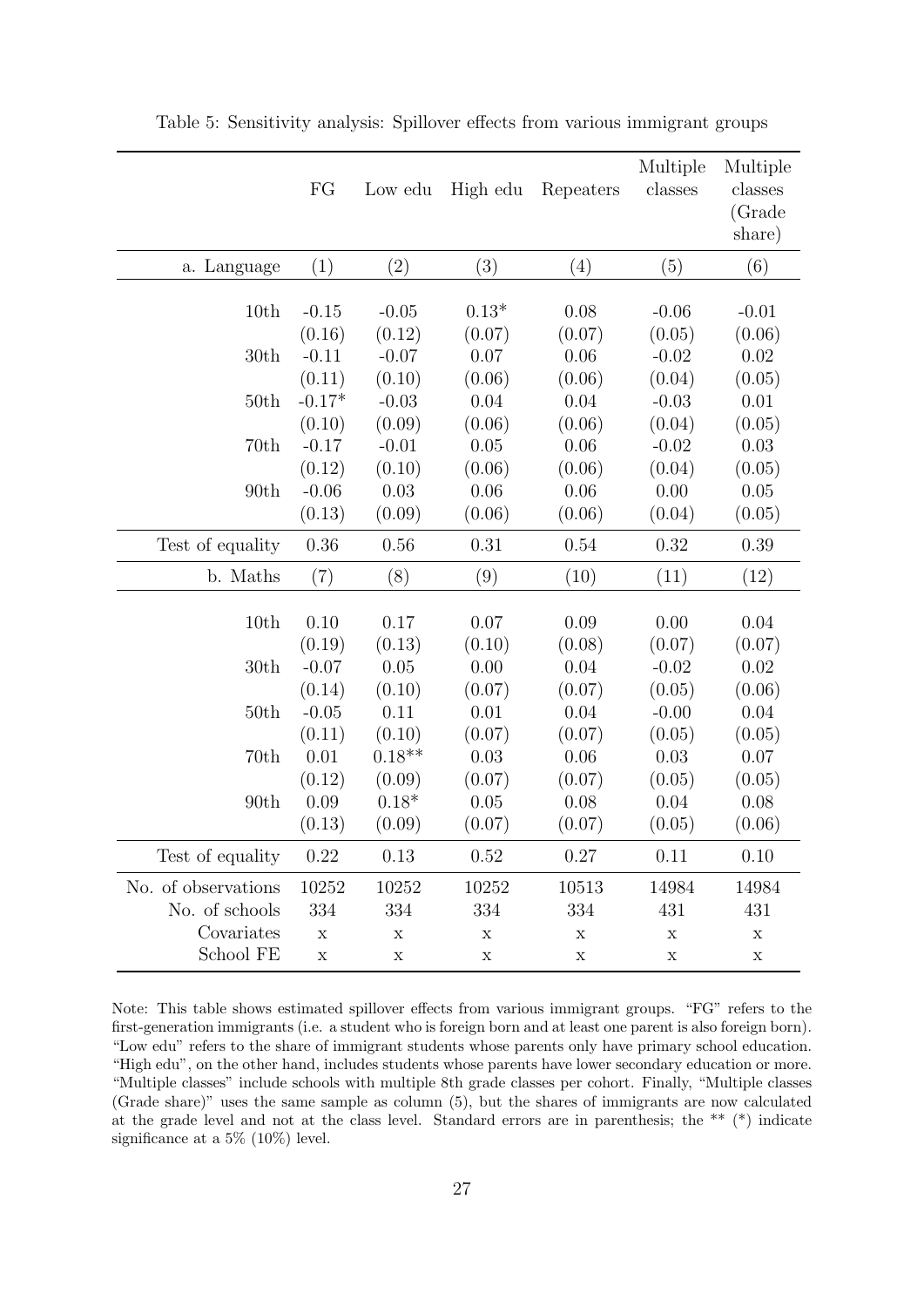|                     | Language |         |          | Maths       |         |        |
|---------------------|----------|---------|----------|-------------|---------|--------|
|                     | Fourth   | Sixth   | Eighth   | Fourth      | Sixth   | Eighth |
|                     | (1)      | (2)     | (3)      | (4)         | (5)     | (6)    |
|                     |          |         |          |             |         |        |
| 10th                | 0.00     | 0.01    | $0.01*$  | $-0.05$     | $-0.03$ | 0.02   |
|                     | (0.01)   | (0.00)  | (0.01)   | (0.03)      | (0.02)  | (0.02) |
| 30 <sub>th</sub>    | 0.01     | $0.01*$ | $0.01**$ | $-0.03$     | $-0.02$ | 0.02   |
|                     | (0.01)   | (0.00)  | (0.01)   | (0.03)      | (0.02)  | (0.02) |
| 50 <sub>th</sub>    | 0.01     | $0.01*$ | $0.01**$ | $-0.02$     | $-0.02$ | 0.02   |
|                     | (0.01)   | (0.00)  | (0.01)   | (0.03)      | (0.02)  | (0.02) |
| 70th                | 0.01     | 0.01    | 0.01     | $-0.01$     | $-0.02$ | 0.02   |
|                     | (0.01)   | (0.01)  | (0.01)   | (0.03)      | (0.02)  | (0.02) |
| 90 <sub>th</sub>    | $0.01**$ | 0.00    | 0.01     | $-0.01$     | $-0.01$ | 0.02   |
|                     | (0.01)   | (0.01)  | (0.01)   | (0.04)      | (0.02)  | (0.02) |
| No. of observations | 13687    | 14126   | 9767     | 13687       | 14126   | 9767   |
| No. of schools      | 418      | 421     | 334      | 418         | 421     | 334    |
| Covariates          | X        | X       | X        | X           | X       | X      |
| School FE           | X        | X       | X        | $\mathbf x$ | X       | X      |
| Test of equality    | 0.15     | 0.35    | 0.55     | 0.34        | 0.27    | 0.86   |

Table 6: Sensitivity analysis: Estimated spillover effects in 4th, 6th, 8th grades

Note: standard errors are in parenthesis; the \*\* (\*) indicate significance at a 5% (10%) level.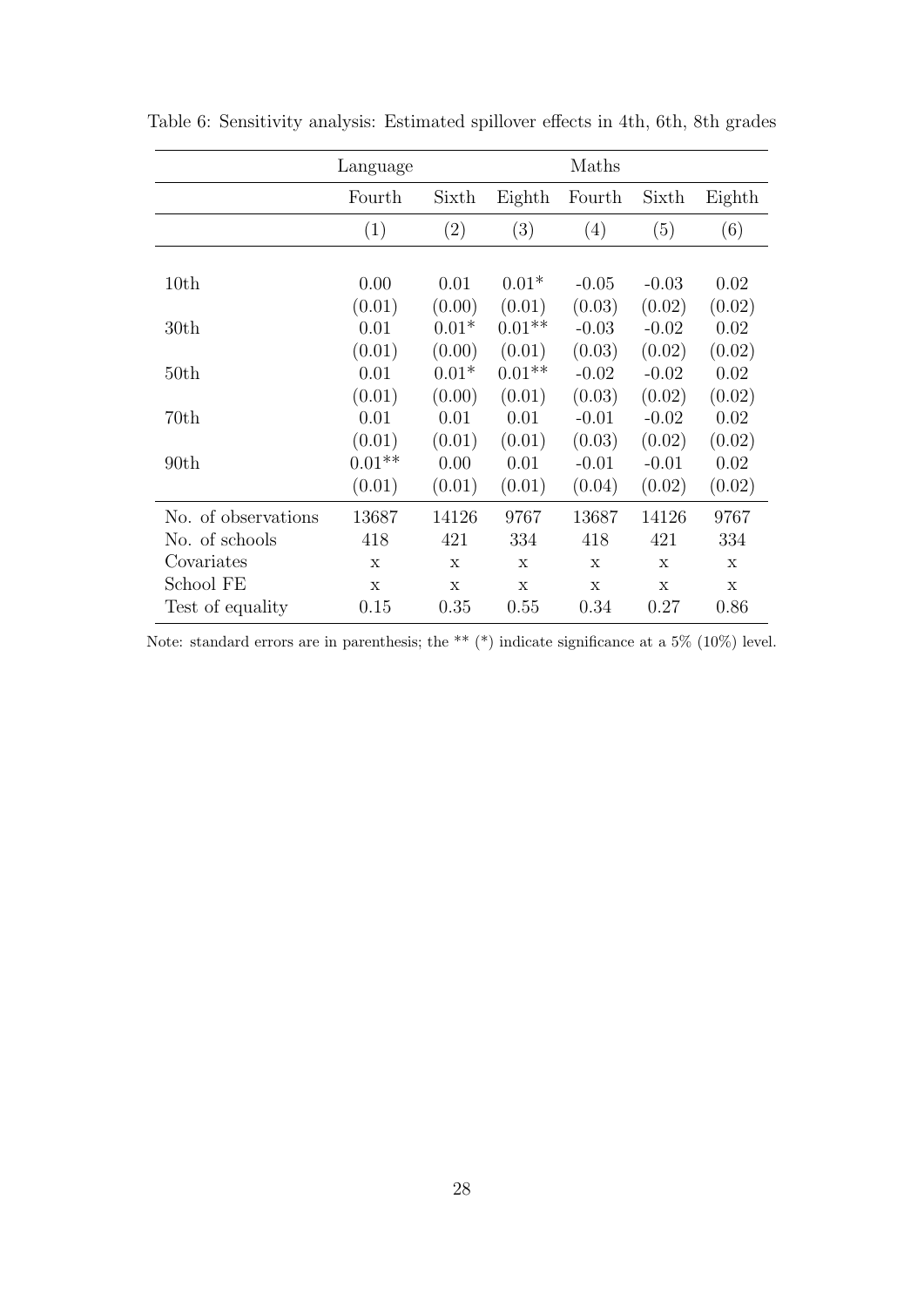| Share of immigrant student in class<br>0.04<br>0.04<br>(0.05)<br>(0.06)<br>$-0.07$<br>0.04<br>Hours of remedial teaching/100<br>(0.05)<br>(0.06)<br>$-0.06***$<br>$0.07***$<br>1 if boy<br>(0.01)<br>(0.01)<br>$-0.05***$<br>$-0.06***$<br>Age<br>(0.01)<br>(0.01)<br>$-0.03**$<br>0.01<br>Wave 1998/99<br>(0.01)<br>(0.01)<br>0.00<br>$-0.02$<br>Wave $2000/01$<br>(0.01)<br>(0.01)<br>$0.59***$<br>0.00<br>Wave 2002/03<br>(0.01)<br>(0.02)<br>$0.51***$<br>$-0.06***$<br>Wave $2004/05$<br>(0.02)<br>(0.02)<br>1 if male teacher<br>0.02<br>0.00<br>(0.01)<br>(0.01)<br>$-0.00*$<br>$-0.00$<br>Total number of students in class<br>(0.00)<br>(0.00)<br>$0.00**$<br>0.00<br>Years of teaching experience<br>(0.00)<br>(0.00)<br>0.01<br>0.02<br>Whether combination class or not<br>(0.01)<br>(0.02)<br>$0.08***$<br>0.04<br>Father: Lower secondary education<br>(0.02)<br>(0.02)<br>$0.09***$<br>$0.13***$<br>Father: Upper secondary education<br>(0.02)<br>(0.02)<br>$0.12***$<br>$0.16***$<br>Father: University<br>(0.02)<br>(0.02)<br>$0.05***$<br>0.04<br>Mother: Lower secondary education<br>(0.02)<br>(0.03)<br>$0.12***$<br>$0.12***$<br>Mother: Upper secondary education<br>(0.02)<br>(0.03)<br>$0.16***$<br>$0.17***$<br>Mother: University | Language | Maths  |
|---------------------------------------------------------------------------------------------------------------------------------------------------------------------------------------------------------------------------------------------------------------------------------------------------------------------------------------------------------------------------------------------------------------------------------------------------------------------------------------------------------------------------------------------------------------------------------------------------------------------------------------------------------------------------------------------------------------------------------------------------------------------------------------------------------------------------------------------------------------------------------------------------------------------------------------------------------------------------------------------------------------------------------------------------------------------------------------------------------------------------------------------------------------------------------------------------------------------------------------------------------------|----------|--------|
|                                                                                                                                                                                                                                                                                                                                                                                                                                                                                                                                                                                                                                                                                                                                                                                                                                                                                                                                                                                                                                                                                                                                                                                                                                                               |          |        |
|                                                                                                                                                                                                                                                                                                                                                                                                                                                                                                                                                                                                                                                                                                                                                                                                                                                                                                                                                                                                                                                                                                                                                                                                                                                               |          |        |
|                                                                                                                                                                                                                                                                                                                                                                                                                                                                                                                                                                                                                                                                                                                                                                                                                                                                                                                                                                                                                                                                                                                                                                                                                                                               |          |        |
|                                                                                                                                                                                                                                                                                                                                                                                                                                                                                                                                                                                                                                                                                                                                                                                                                                                                                                                                                                                                                                                                                                                                                                                                                                                               |          |        |
|                                                                                                                                                                                                                                                                                                                                                                                                                                                                                                                                                                                                                                                                                                                                                                                                                                                                                                                                                                                                                                                                                                                                                                                                                                                               |          |        |
|                                                                                                                                                                                                                                                                                                                                                                                                                                                                                                                                                                                                                                                                                                                                                                                                                                                                                                                                                                                                                                                                                                                                                                                                                                                               |          |        |
|                                                                                                                                                                                                                                                                                                                                                                                                                                                                                                                                                                                                                                                                                                                                                                                                                                                                                                                                                                                                                                                                                                                                                                                                                                                               |          |        |
|                                                                                                                                                                                                                                                                                                                                                                                                                                                                                                                                                                                                                                                                                                                                                                                                                                                                                                                                                                                                                                                                                                                                                                                                                                                               |          |        |
|                                                                                                                                                                                                                                                                                                                                                                                                                                                                                                                                                                                                                                                                                                                                                                                                                                                                                                                                                                                                                                                                                                                                                                                                                                                               |          |        |
|                                                                                                                                                                                                                                                                                                                                                                                                                                                                                                                                                                                                                                                                                                                                                                                                                                                                                                                                                                                                                                                                                                                                                                                                                                                               |          |        |
|                                                                                                                                                                                                                                                                                                                                                                                                                                                                                                                                                                                                                                                                                                                                                                                                                                                                                                                                                                                                                                                                                                                                                                                                                                                               |          |        |
|                                                                                                                                                                                                                                                                                                                                                                                                                                                                                                                                                                                                                                                                                                                                                                                                                                                                                                                                                                                                                                                                                                                                                                                                                                                               |          |        |
|                                                                                                                                                                                                                                                                                                                                                                                                                                                                                                                                                                                                                                                                                                                                                                                                                                                                                                                                                                                                                                                                                                                                                                                                                                                               |          |        |
|                                                                                                                                                                                                                                                                                                                                                                                                                                                                                                                                                                                                                                                                                                                                                                                                                                                                                                                                                                                                                                                                                                                                                                                                                                                               |          |        |
|                                                                                                                                                                                                                                                                                                                                                                                                                                                                                                                                                                                                                                                                                                                                                                                                                                                                                                                                                                                                                                                                                                                                                                                                                                                               |          |        |
|                                                                                                                                                                                                                                                                                                                                                                                                                                                                                                                                                                                                                                                                                                                                                                                                                                                                                                                                                                                                                                                                                                                                                                                                                                                               |          |        |
|                                                                                                                                                                                                                                                                                                                                                                                                                                                                                                                                                                                                                                                                                                                                                                                                                                                                                                                                                                                                                                                                                                                                                                                                                                                               |          |        |
|                                                                                                                                                                                                                                                                                                                                                                                                                                                                                                                                                                                                                                                                                                                                                                                                                                                                                                                                                                                                                                                                                                                                                                                                                                                               |          |        |
|                                                                                                                                                                                                                                                                                                                                                                                                                                                                                                                                                                                                                                                                                                                                                                                                                                                                                                                                                                                                                                                                                                                                                                                                                                                               |          |        |
|                                                                                                                                                                                                                                                                                                                                                                                                                                                                                                                                                                                                                                                                                                                                                                                                                                                                                                                                                                                                                                                                                                                                                                                                                                                               |          |        |
|                                                                                                                                                                                                                                                                                                                                                                                                                                                                                                                                                                                                                                                                                                                                                                                                                                                                                                                                                                                                                                                                                                                                                                                                                                                               |          |        |
|                                                                                                                                                                                                                                                                                                                                                                                                                                                                                                                                                                                                                                                                                                                                                                                                                                                                                                                                                                                                                                                                                                                                                                                                                                                               |          |        |
|                                                                                                                                                                                                                                                                                                                                                                                                                                                                                                                                                                                                                                                                                                                                                                                                                                                                                                                                                                                                                                                                                                                                                                                                                                                               |          |        |
|                                                                                                                                                                                                                                                                                                                                                                                                                                                                                                                                                                                                                                                                                                                                                                                                                                                                                                                                                                                                                                                                                                                                                                                                                                                               |          |        |
|                                                                                                                                                                                                                                                                                                                                                                                                                                                                                                                                                                                                                                                                                                                                                                                                                                                                                                                                                                                                                                                                                                                                                                                                                                                               |          |        |
|                                                                                                                                                                                                                                                                                                                                                                                                                                                                                                                                                                                                                                                                                                                                                                                                                                                                                                                                                                                                                                                                                                                                                                                                                                                               |          |        |
|                                                                                                                                                                                                                                                                                                                                                                                                                                                                                                                                                                                                                                                                                                                                                                                                                                                                                                                                                                                                                                                                                                                                                                                                                                                               |          |        |
|                                                                                                                                                                                                                                                                                                                                                                                                                                                                                                                                                                                                                                                                                                                                                                                                                                                                                                                                                                                                                                                                                                                                                                                                                                                               |          |        |
|                                                                                                                                                                                                                                                                                                                                                                                                                                                                                                                                                                                                                                                                                                                                                                                                                                                                                                                                                                                                                                                                                                                                                                                                                                                               |          |        |
|                                                                                                                                                                                                                                                                                                                                                                                                                                                                                                                                                                                                                                                                                                                                                                                                                                                                                                                                                                                                                                                                                                                                                                                                                                                               |          |        |
|                                                                                                                                                                                                                                                                                                                                                                                                                                                                                                                                                                                                                                                                                                                                                                                                                                                                                                                                                                                                                                                                                                                                                                                                                                                               |          |        |
|                                                                                                                                                                                                                                                                                                                                                                                                                                                                                                                                                                                                                                                                                                                                                                                                                                                                                                                                                                                                                                                                                                                                                                                                                                                               |          |        |
|                                                                                                                                                                                                                                                                                                                                                                                                                                                                                                                                                                                                                                                                                                                                                                                                                                                                                                                                                                                                                                                                                                                                                                                                                                                               |          |        |
|                                                                                                                                                                                                                                                                                                                                                                                                                                                                                                                                                                                                                                                                                                                                                                                                                                                                                                                                                                                                                                                                                                                                                                                                                                                               |          |        |
|                                                                                                                                                                                                                                                                                                                                                                                                                                                                                                                                                                                                                                                                                                                                                                                                                                                                                                                                                                                                                                                                                                                                                                                                                                                               | (0.02)   | (0.03) |

Table 7: Baseline parameter estimates; median

Note: The parameter estimates are based on 10252 observations from 334 schools; the estimates presented here are the same as for the median regression in the third column of Table 4; constants are included but not reported; standard errors are in parenthesis; the \*\* (\*) indicate significance at a 5% (10%) level.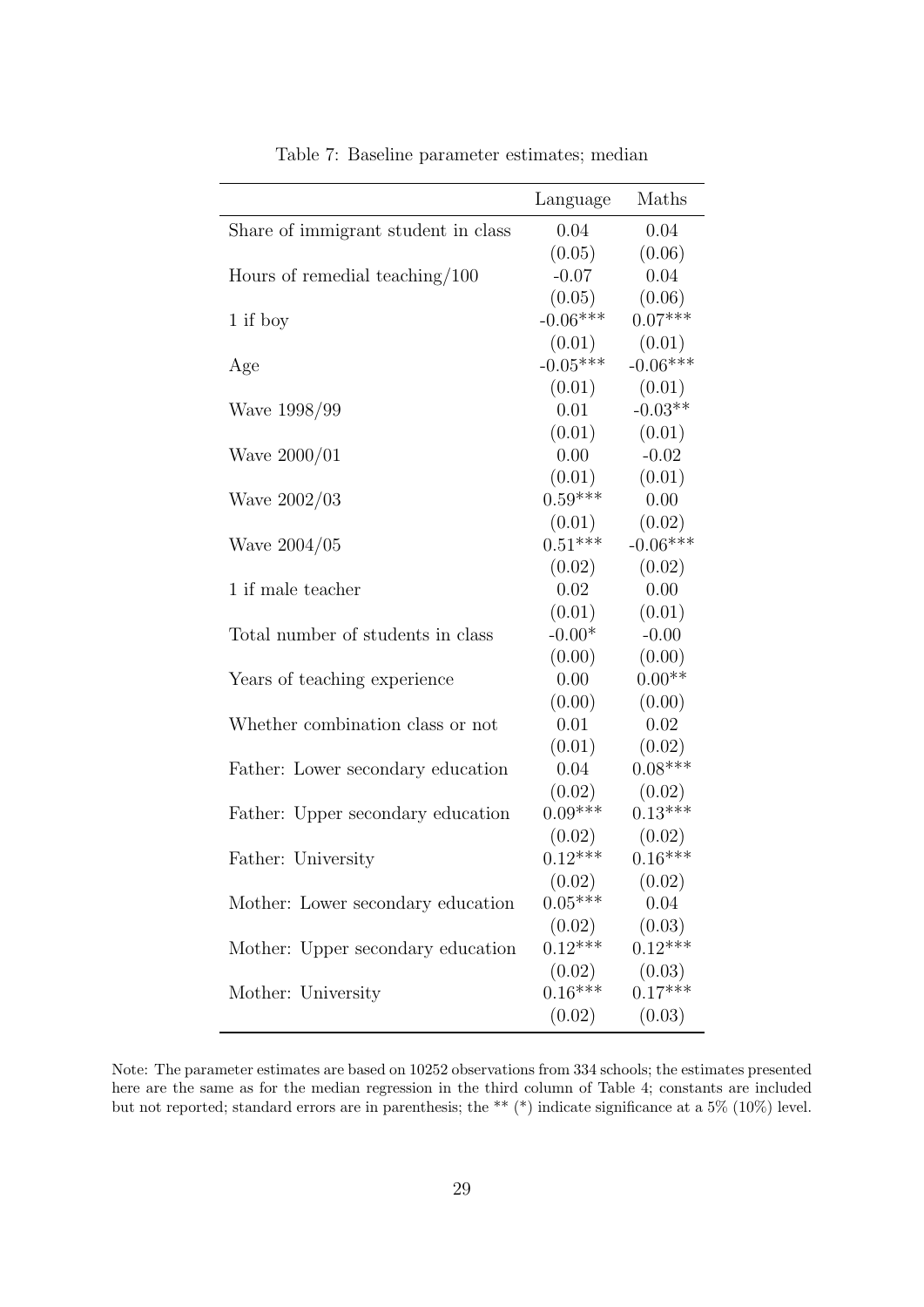Figure 1: Educational attainment of native Dutch children by proportion of immigrant students in the classroom



The top panel a shows the language test scores Kernel density plots whilst the bottom panel b illustrates the Kernel density plots for the maths test scores. In both figures, blue and red lines each indicates the density plot for classes with less than or more than 15 % share of immigrants, respectively.